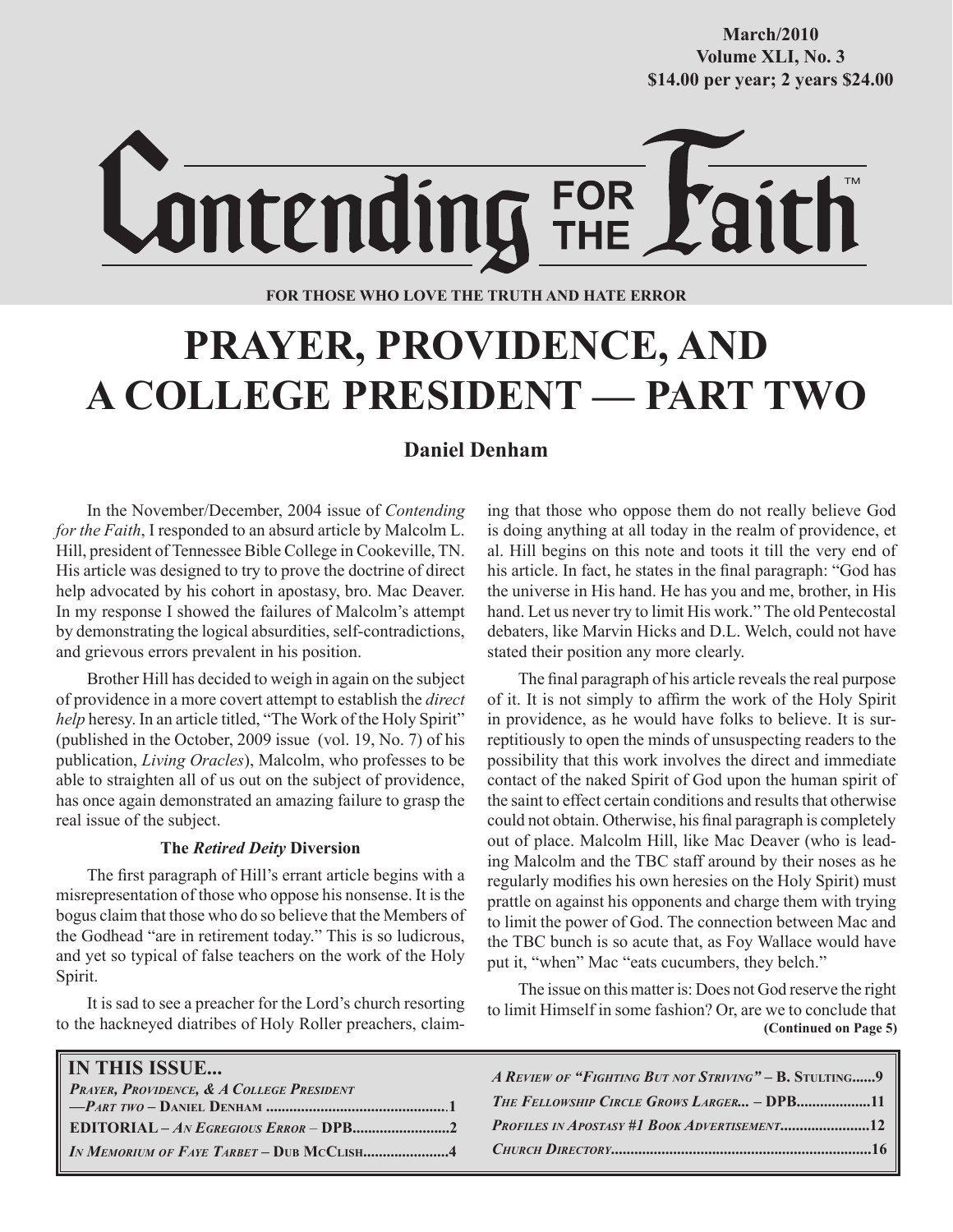

# **David P. Brown, Editor and Publisher dpbcftf@gmail.com**

*COMMUNICATIONS received by CONTENDING FOR THE FAITH and/or its Editors are viewed as intended FOR PUBLICATION unless otherwise stated. Whereas we respect confidential information, so described, everything else sent to us we feel free to publish without further permission being necessary. Anything sent to us NOT for publication, please indicate this clearly when you write. Please address such letters directly to the Editor David P. Brown, P.O. Box 2357, Spring, Texas 77383. Telephone: (281) 350-5516.*

#### **SUBSCRIPTIONS RATES**

*Single Subscriptions: One Year, \$14.00; Two Years, \$24.00. Club Rate: Three One-Year Subscriptions, \$36; Five One-Year Subscriptions, \$58.00. Whole Congregation Rate: Any congregation entering each family of its entire membership with single copies being mailed directly to each home receives a \$3.00 discount off the Single Subscription Rate, i.e., such whole congregation subscriptions are payable in advance at the rate of \$11.00 per year per family address. Foreign Rate: One Year, \$30. NO REFUNDS FOR CANCEL-ATIONS OF SUBSCRIPTIONS.*

#### **ADVERTISING POLICY & RATES**

*CONTENDING FOR THE FAITH was begun and continues to exist to defend the gospel (Philippians 1:7,17) and refute error (Jude 3). Therefore, we are interested in advertising only those things that are in harmony with what the Bible authorizes (Colossians 3:17). We will not knowingly advertise anything to the contrary. Hence, we reserve the right to refuse any offer to advertise in this paper.*

*All setups and layouts of advertisements will be done by CONTENDING FOR THE FAITH. A one-time setup and layout fee for each advertisement will be charged if such setup or layout is needful. Setup and layout fees are in addition to the cost of the space purchased for advertisement. No major changes will be made without customer approval.*

*All advertisements must be in our hands no later than two (2) months preceding the publishing of the issue of the journal in which you desire your advertisement to appear. To avoid being charged for the following month, ads must be canceled by the first of the month. We appreciate your understanding of and cooperation with our advertising policy.*

*MAIL ALL SUBSCRIPTIONS, ADVERTISEMENTS AND LETTERS TO THE EDITOR-IN-CHIEF, P. O. Box 2357, Spring, Texas 77383-2357. COST OF SPACE FOR ADS: Back page, \$300.00; full page, \$300.00; half page, \$175.00; quarter page, \$90.00; less than quarter page, \$18.00 per column-inch. CLASSIFIED ADS: \$2.00 per line per month. CHURCH DIREC-TORY ADS: \$30.00 per line per year. SETUP AND LAYOUT FEES: Full page, \$50.00; half page, \$35.00; anything under a half page, \$20.00.*

*CONTENDING FOR THE FAITH is published monthly. P. O. Box 2357, Spring, Texas 77383-2357 Telephone: (281) 350-5516.*

> **Ira Y. Rice, Jr., Founder August 3, 1917-October 10, 2001**

# *Editorial...*

# **AN EGREGIOUS ERROR**

The late Thomas B. Warren had the following to say about the importance of defending the truth.

We must stand up and be counted in the matter of the fact that truth must be *defended*. We sometimes hear the view expressed, "Truth will take care of itself; it doesn't need to be defended. Besides, debating is unchristian." This view is false. Jude exhorted God's people to "contend earnestly for the faith..." (Jude 3). The expression "contend earnestly" signifies that we should regard ourselves as combatants in the great battle of defending the truth against all who attack it. The word "earnestly" indicates that the battle should be carried on with great intensity —that it involves a real fight! ...

Jesus Himself was a great controversialist and debater, being almost constantly involved in the defense of what is true and right as over against that which is false and wrong. ...

We must adopt a militant attitude and carry the truth to the world. ...

Here is a very stimulating statement which Francis A. Schaeffer makes. He says that this statement has been attributed to Martin Luther:

If I profess with the loudest voice and clearest exposition every portion of the truth of God except precisely that little point which the world and the devil are at that moment attacking, I am not confessing Christ, however boldly I may be professing Christ. Where the battle rages, there the loyalty of the soldiers proved, and to be steady on all battlefields besides, is mere flight and disgrace if he flinches at that point. Francis A. Schaffer, *The God Who Is Ther*e, page 18.

I agree with the sentiment therein expressed, because I believe it is in harmony with plain Bible teaching. We must defend the truth and we must defend it *at the very point at which it is being attacked*! (Warren, 45, 46).

Only a few years ago certain brethren understood and practiced defending the Truth, as bro. Warren emphasized—"*at the very point at which it is being attacked*!" Thus, no matter what the error was, wherever it raised its ugly head and no matter the person propagating it, it was met, exposed, refuted and the person(s) teaching it correctly marked as a false teacher(s). But some who formerly believed and practiced the truth as set out in the preceding sentence have turned from that biblical view. In the case of Dave Miller, from the aforenoted persons come now the following erroneous reasons for condoning Miller. Further, according to which person one is dealing determines the response given regarding why Miller's errors should not be opposed. They are: (1) Miller never taught that with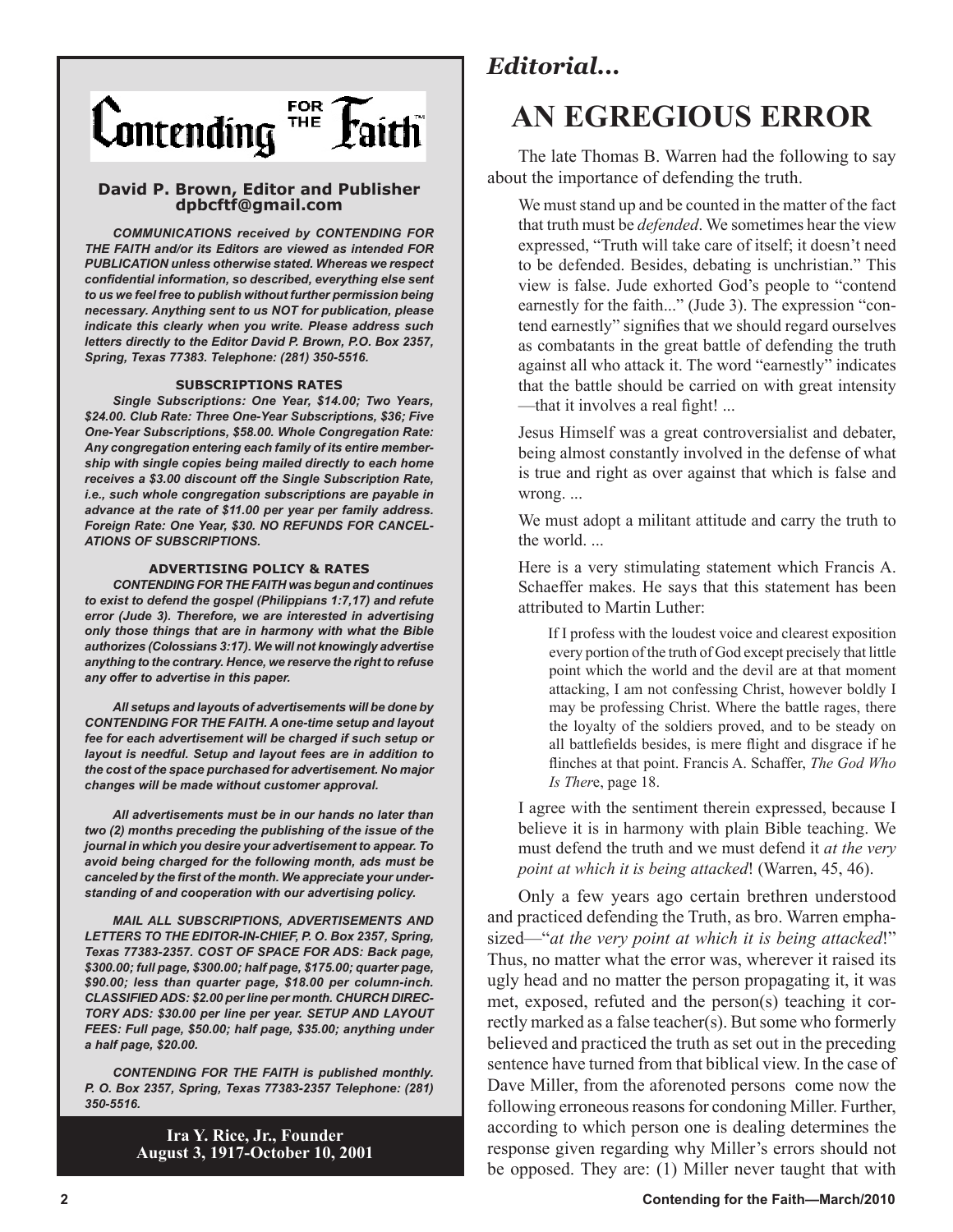which he is charged; (2) He has repented of his error; (3) His re-evaluation and reaffirmation of elders doctrine was and is nothing more than an expeditious way of making sure that elders are qualified to serve; (4) One cannot know what happen at the Brown Trail Church of Christ regarding what they practiced concerning the r&r of elders and why they did it, so we should ignore it and continue in fellowship with Miller; (5) Yes, Miller's doctrine on the r and r of elders is wrong, but it is not something over which the church should divide. All five points cannot be correct. *The truth of the matter is that all of them are wrong.* However, it does not seem to bother those who make them that they hold contradictory views as to why they should continue in fellowship with Miller. All they are interested in is this—*defending Miller and opposing those who are exposing Miller for the unrepentant false teacher that he is.* Indeed, they refuse to deal with the facts in the case and choose to center in on the characters and motives of those opposing Miller. However, even then they engage in clandestine backbiting rather than honest and open criticism.

One brother erroneously reasoned in the following manner. He began by posing the following question: "Who has done more harm to the church by their false doctrines—Rubel Shelly or Dave Miller?" This question admits that Shelly and Miller are false teachers. The querist assumes that we will agree that the many Shelly errors have done more harm to the church than has Miller's very few errors. The conclusion the querist expects all to reach in answering his question is this: Since Miller has done much less harm to the church than has Shelly, then we should remain in fellowship with Miller and one another. Together we should, then, oppose Shelly, et al., because they are doing much more harm to the church than is Miller. Thus, their implied false premise is this: "Fellowship may only be broken if a brother advocates a multiplicity of errors (obligatory matters) impacting the whole church." Or, "Fellowship is to be maintained if a brother teaches only two errors (obligatory matters)." It does not seem to bother those who have deceived themselves into accepting such erroneous absurdities that they must have a way to determine the amount of errors accepted before one falls into the category of a Rubel Shelly type false teacher and, thus, worthy of being disfellowshipped. At this time the brethren at MSOP, AP, GBN, Southwest School of Bible Studies, and such like institutions have elevated themselves to sit in council, deciding what is and what is not error and how much error the church can tolerate in a person before fellowship with said person is to be broken.

Let us go back to the mistaken brother's "Shelly or Miller argument" to further set out how erroneous his position actually is. Consider the following question, "Who did more harm to the children of Israel through their errors—Balaam or Nadab and his brother Abihu?" Because Balaam's wicked influence caused the Israelites to sin God killed 24,000 of them (Num. 22-25). Nadab and Abihu had sinned by using unauthorized (strange) fire to burn incense. God, who sees all and knows all, killed these errant priests for their sins. No one else in Israel suffered for Nadab and Abihu's sins. However, God used the errant priests and their capital punishment for their sin to make the great point that He is to be sanctified in Israel by only acting at the Law of Moses authorized them to act (Lev. 10:1-7).

According to the reasoning of our errant brother, God should have taken note of Nadab and Abihu's sin, condemned it, but remained in fellowship with them. He then should have informed all Israel to remain in fellowship with the brothers because their sins did *not* cause Israel to engage in such unauthorized acts. On the other hand, because Balaam's sin of many years later influenced all Israel, Balaam and those who were influenced by his actions should have been punished. *The truth of the matter is this, if all Israel had learned the lesson God taught them about the matter of Nadab and Abihu's sins, they would not have been influenced by Balaam's advice to Moab's King Balak.*

*Question:* Why were the two errant priests and Balaam punishe*d? Answer:* Because they sinned. *Question:* Where is it revealed in the Scriptures that God punished people for their sins *only* if their error impacted a great number of people? *Answer*: Such is not found in the Bible. In fact, the very opposite is found. *Question*: Who is it that is going set himself or themselves up to decide which sins and how many demand that the fellowship of the faithful be withdrawn from the sinners? *Answer*: Obviously in the case of Shelly and Miller, MSOP, GBN, SWSBS and their friends have decided that Shelly is unworthy of fellowship, but the erring and unrepentent Miller is not. According to our mistaken brother such is the case because Shelly's many sins impact the church overall, but Miller's couple of sins do not. Therefore the errant brother falsely concludes that Miller's sins must not be a fellowship issue.

In the matter of Achan's sin, about which no Israelite would have known if God had not revealed it to them, God made it clear that this one man's sin had hurt all of Israel and that the sinner had to be punished (Joshua 7:1ff). In fact only one man of the Israelites had sinned. However, the inspired report of the matter begins with, **"But the children of Israel committed a trespass in the accursed thing:..."** In sentencing Achan for his sins Joshua said to him, **"Why hast thou troubled us?"** (vs. 25). What wresting of the Scriptures some, who should know well these Bible Truths, will do in their futile efforts to justify one man's sin!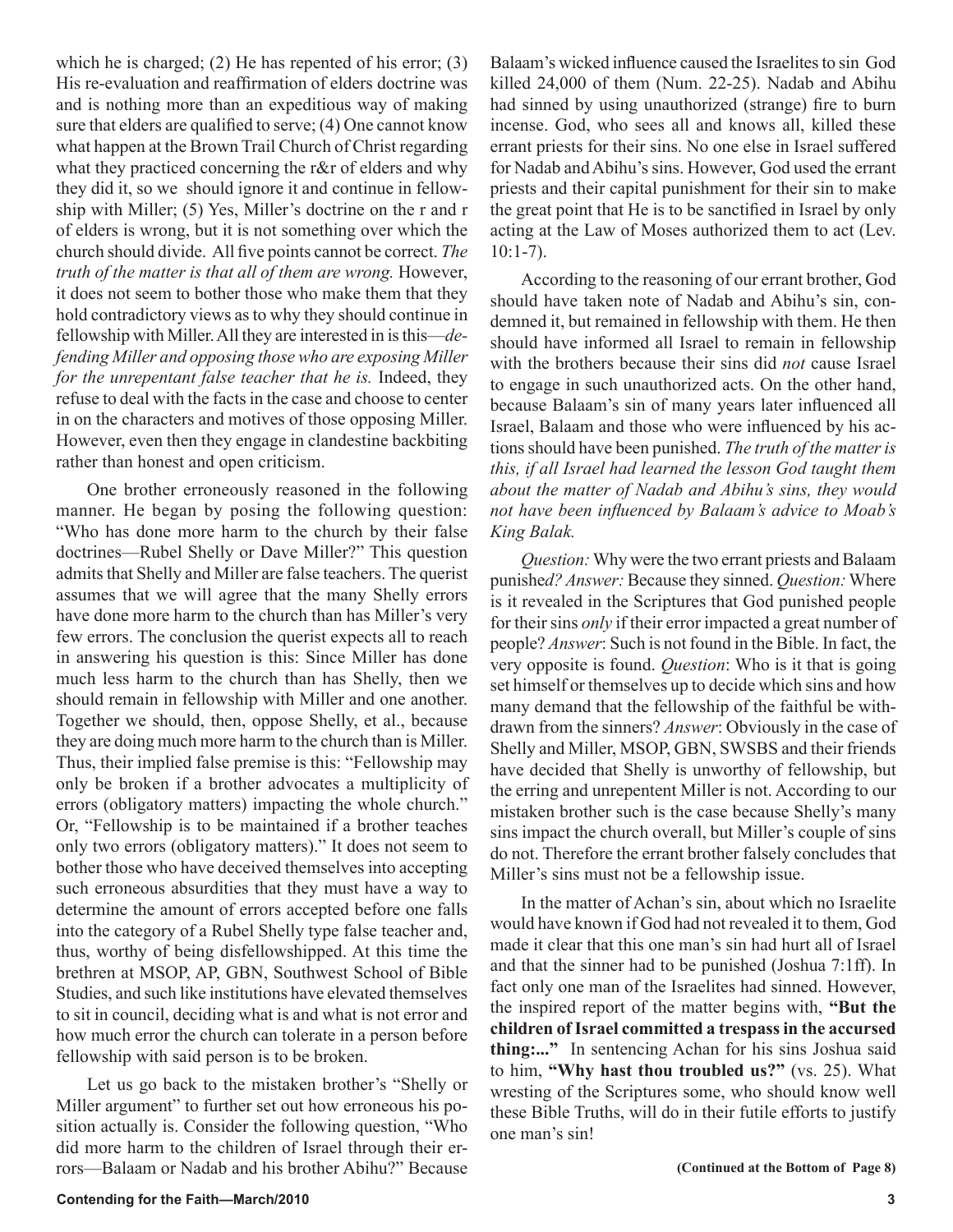# **IN MEMORIUM OF FAYE TARBET**

# **Dub McClish**

Our sister in Christ, Faye Tarbet, passed from this life to the next on January 27 after failing to recover from complications following surgery about six weeks earlier. Her memorial service was conducted at the Central Church of Christ building in Denison, Texas, January 29, with burial in Colbert, Oklahoma. She was 76 years old, 58 of which she was the devoted wife of Don, known and appreciated by a multitude of saints for his soundness in the faith and capabilities in preaching the Gospel. A son, a daughter, four grandsons, and several brothers and sisters of her immediate family also mourn her passing. She was one in a fam-

ily of 14, five of whom preceded her in death. After rearing her own children, it fell her lot in her mid-60s to become "mother" again to her youngest grandson, a role in which she was still serving when she died. She did so lovingly and without complaint. She had a special affinity for butterflies, which fondness she demonstrated by wearing butterfly jewelry on her clothing and often in her hair.

Faye was a great encourager and supporter of Don in his preaching work through the years. Other Gospel preachers who got to know her received her encouragement as well—as long as they were true to the Word, that is. She knew and loved the Truth and had little patience with those who merely professed to do so, all the while perverting or compromising it. She took great delight in sound Gospel preaching. She was very thoughtful of others. There is no way to calculate the amount of money she spent on postage and cards for the handwritten notes she sent to various ones,



especially those who were ill. She was a capable business woman. Over the past 37 years she served as secretary, sales clerk, and manager of Colonial Monument Company in Denison.

The writer of Proverbs 31 must have had a Godly woman such as Faye Tarbet in mind, especially in the following statements:

**A worthy woman who can find? For her price is far above rubies. The heart of her husband trusteth in her, And he shall have no lack of gain. She doeth him good and not evil All the days of her life…. Grace is deceitful, and beauty is vain; But a woman that feareth** 

**Jehovah, she shall be praised. Give her of the fruit of her hands; And let her works praise her in the gates (vss. 10– 12, 30–31).**

These inspired words summarize the greatest of all achievements of Faye's life: She was a woman who feared Jehovah. We extend our expressions of sorrow, sympathy, and comfort to brother Don Tarbet and to all of his and Faye's family. CSSO

**[***CFTF joins with brother McClish in extending our heartfelt sympathy to brother Don and his family in the loss of sister Faye. Brother Don is one the Lord's faithful servants and what a blessing it was for him to have sister Faye for his suitable help for all these years as they labored together in the kingdom of the Lord. May God in His infinite mercy extend to Don the comfort that comes from His good Word as he continues to press on in the full expectation of an obedient faith in Christ—eternal life and the great reunion of God's faithful in glory some sweet day*.]

 **—David P. Brown, Editor** 

# **DEATH IS A DOOR**

DEATH IS ONLY an old door Set in a garden wall; On gentle hinges it gives, at dusk When the thrushes call.

Along the lintel are green leaves, Beyond the light lies still; Very willing and seary feet Go over that sill.

There is nothing to trouble any heart; Nothing to hurt at all. Death is only a quiet door In an old wall.

**—Nancy Byrd Turner**

# **A WONDERFUL MOTHER**

God made a wonderful mother, A mother who never grows old; He made her smile of the sunshine, and He molded her heart of pure gold; In her eyes He placed bright shining stars, In her cheeks, fair roses you see; God made a wonderful mother, And He gave that dear mother to me.

**—Pat O'Reilly**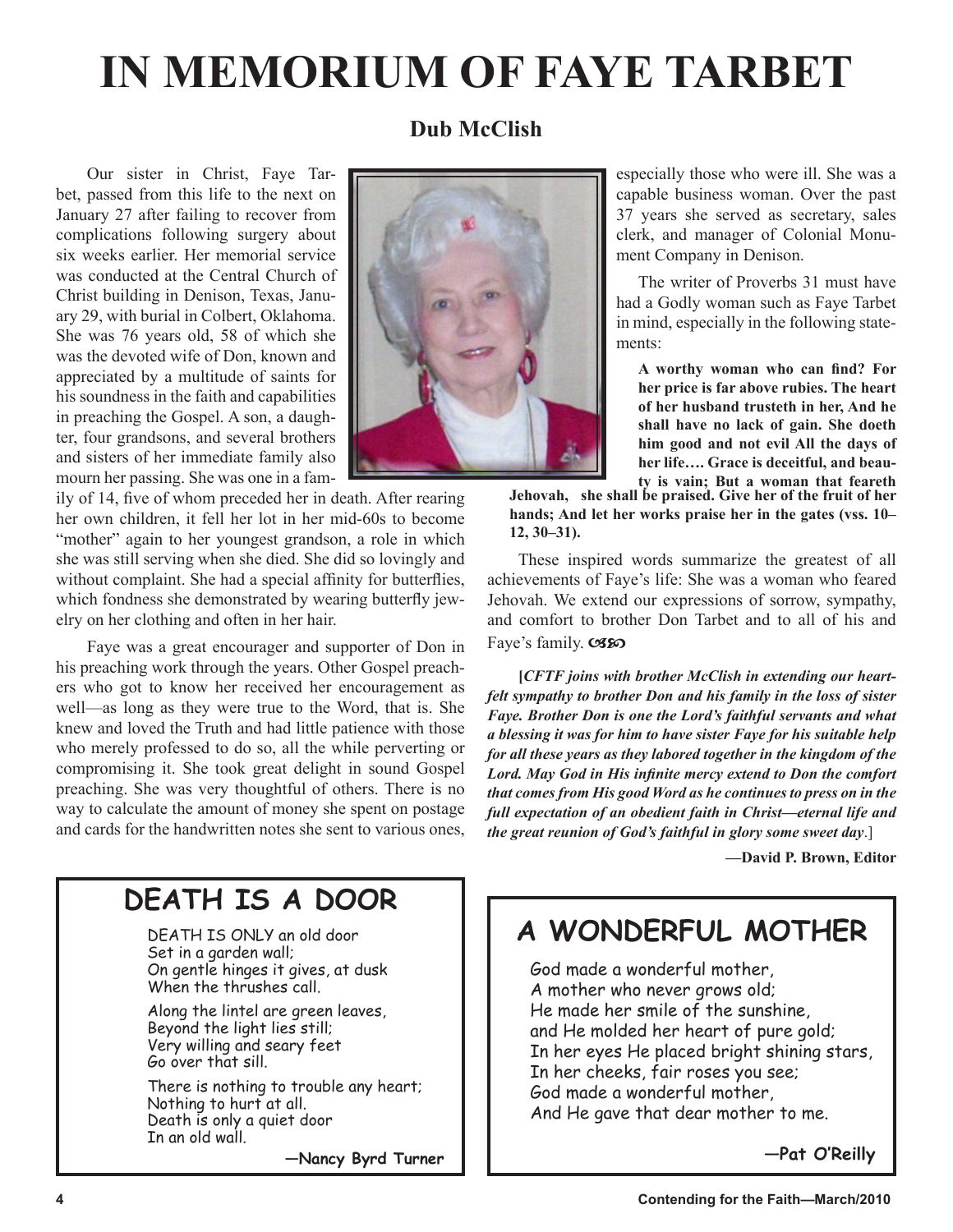## **(Continued From Page 1)**

God is compelled to operate in the exact same way and to the exact same degree in all respects in every age? What does the sage of Cookeville have to say on this? If he asserts that God does not do miracles today, then, given his quibble, has he not just in some way limited God, as miracles were part of "His work"? Certainly, God does not do miracles today. Malcolm admits as much in his second paragraph, but his statement directly contradicts that admission. Is not Malcolm by denying the miraculous today become guilty of limiting the power of God, given the *Retired Deity* quibble? Or will he qualify his statement? Yea, verily!

Malcolm is compelled himself to qualify his statement – a qualification that actually defeats his attempt to shame his opponents into silence. But bad arguments are bad arguments, and the argument by way of his fallacious enthymeme is indeed a bad argument! But these folk seem to be hide-bound to such at present, as I have seen in Mac's own poisonous tome on the Holy Spirit.

Malcolm's argument is a flawed and misguided appeal to the omnipotence of God. It does not follow that simply because God is all-powerful He must do everything that He is capable of doing (i.e., has the innate power to do) all the time in every age. God certainly has the power to create man from the dust of the ground, just as He did Adam, but He does not do so today. In fact, He only did it once in the very beginning of the human race, and He created the first woman from that first man's rib. He has created no other women by the same process. If that is the case (and it is), and if I recognize that fact (and I do), then when I teach that such is the case, I am not limiting the work of God in creation. Rather I am simply recognizing the fact that the omnipotent God has limited Himself in this regard.

Now, unless Malcolm can show us wherein God has repeatedly and is repeatedly creating men from the dust of the ground directly and immediately and women from the ribs of these men just as directly and immediately, then his statement is shown to be absolutely absurd. Our brother needs to spend more time in reality rather than borrowing from snake-handling Holy Rollers to bolster his pathetic teaching. But this claim of "retiring" God is a common theme among the Deaver disciples and shows the duplicity of the lot. They know better than to make that claim, but it works among the unthinking; so they use it!

# *Praying Differently from the Way They Believe and Teach* **Diatribe**

In his first paragraph, Malcolm also states:

These same brothers work with churches that pray differently from what they believe and teach. They teach their false belief where they can get by with it. If churches knew what these brothers believe and teach, they would cease to receive support. Brethren pray for things in the public worship of the church that these brethren do not believe and they refuse to open their mouths in opposition because they know if they did, their support would be cut off.

Just who are these brethren who are guilty of this hypocrisy? Where is the survey and documentation for Malcolm's claim?

 More importantly, since when is the way in which people pray the standard for determining what is authorized in our religious beliefs and practices? Malcolm's charge presumes that these brethren who are praying contrary to what their preachers believe and teach are the ones who are in the right on the matter. Before launching his diatribe, why does not Malcolm first set forth the case **from the Scriptures** that the way in which a person prays is what determines whether or not he holds to the Truth on Divine providence? Or does the testimony of the Scriptures actually get in the way of yet another pathetic argument?

 Is it not possible that folks can be guilty of praying "amiss" for any number of reasons (cf. James 4:1-4), including the possibility that they may be in error in their understanding or beliefs as to what God may do (and in fact does) in the realm of providence? If they are in error, would not teaching to the contrary be called for in order to seek to correct those misconceptions and false notions? Or are we to accept the idea that miracles happen because some well-meaning but ill-informed brother botches a prayer by praying for God to perform a miracle in healing someone? Surely, we would concur that brethren need to be better and carefully taught on the subject, rather than their errors accommodated with silence. On more than one occasion I have taken a brother aside and corrected him relative to such matters. I know of others who have lovingly done the same. Perhaps Malcolm is dealing with a different sort, and may clarify that if he ever responds to my rebuke of his diatribe.

 Regardless of what some preachers may personally believe and teach relative to the way God operates in providence, it does not follow that we are obligated as God's people to accept as the truth whatever and however a given brother may pray. When someone addresses a prayer to the Holy Ghost, are we now duty bound to teach that such is Scriptural? Or if he should address his prayer to Mary as "Co-Mediatrix" and/or "Co-Redemptrix," are we now obligated to teach that she is such in God's eyes today?

# **A Stunning Self-Contradiction**

Malcolm next makes a crucial admission that, as I have noted above, contradicts his closing paragraph, but, even more amazingly, contradicts his preceding diatribe against brethren relative to the way members of the church may pray. He writes:

We do not believe in the apostolic miracles for today such as those found in Mark 16:17-18. But we do believe the Bible teaches God works in supernatural ways today. When God works in supernatural ways this does not always mean miracles. In fact, all that God has ever done has been supernatural, that is, above the working of men."

This statement contradicts his previous diatribe that implies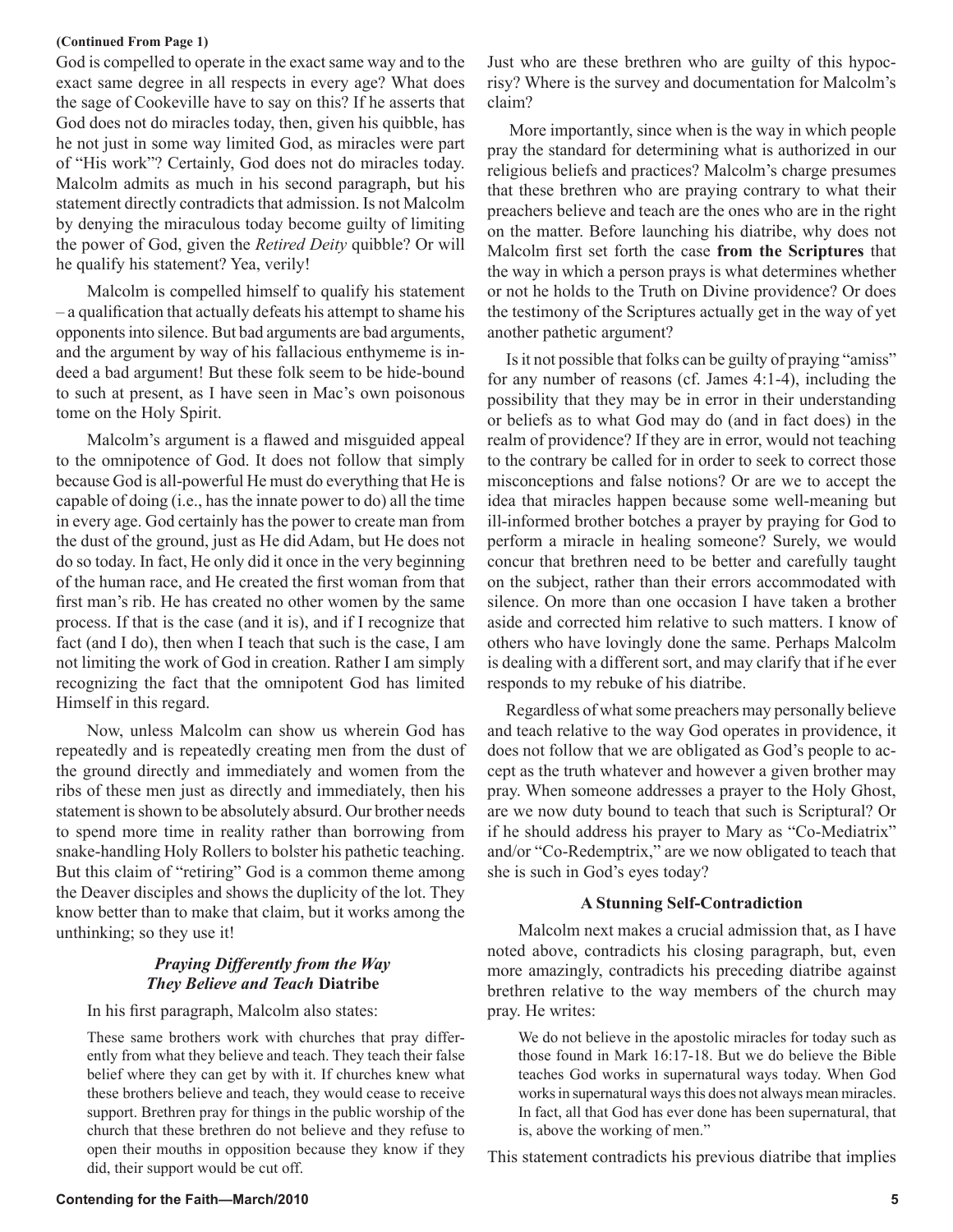we are obligated to accept and abide by whatever or however a person may pray.

If the brother leading the public prayer clearly prays for a miracle to be done, Malcolm has implied that the preacher and the congregation are obligated to teach and act in keeping with that errant prayer. Now, while Malcolm certainly does not believe that such is the case, his charge has implied it nonetheless. That he will reject the implication does not make it simply go away.

# **What is a Miracle?**

Furthermore, this statement raises the question, "What then constitutes a miracle or miraculous sign?" Malcolm, like Mac Deaver, is often heard to say that he does not believe in present day miracles, but getting him to define what constitutes a miracle in contrast with his direct help view is like trying to find hen's teeth. Both Malcolm and Mac seem to be scrupulously avoiding providing a clear, distinctive definition that delineates between the two kinds of action.

Malcolm asserts that supernatural always means "above the working of men," but what about other items and entities in the natural realm? Is a tornado, for example, then a supernatural act because it is "above" what men can do? For people who pride themselves on precision of speech, both Malcolm and Mac are woefully silent on the distinctiveness between their direct help notion and the nature of the miraculous. While it is true that God is supernatural, does it follow that He therefore cannot do anything through the means of the natural order, as Malcolm seems to be asserting?

The word *supernatural*, as its etymology clearly shows, properly means "the quality of being above or beyond the natural (i.e., the natural realm or order)." This is what the term **denotes**. Connotatively, however, it has other uses that flow from this basic idea. While the word *supernatural* may contextually be used in a broader sense to describe **all** actions of Deity, including miraculous signs, one of the **most common uses** in everyday parlance is as a synonym for the miraculous in a more limited way relative to causation or, more precisely, cause and effect relationships. Sometimes the word, also, is simply used to delineate between the two orders of things under God's Divine government of the Universe. For example, we often distinguish between *natural* revelation and *supernatural* revelation – the former referring to the material Creation as revealing God's eternal Godhood and power (Rom. 1:20) and the latter contemplating the giving of the Bible as the fuller revelation of God's essential nature and character (1 Cor. 2:9-13; Gal. 1:11-12). Even though both the material Creation and the inspiration of the Bible involved miraculous activity in their origination, there is a subtle distinction made in the order of things involved in each. The former is spoken of in this regard as involving a natural order of things and is viewed as so limited, while the latter involves or relates to a higher (hence "supernatural") order of things. This latter connotative usage is an application or extension of the denotative meaning.

 Malcolm Hill, like his mentor, Mac Deaver, slips and slides between these uses of the word *supernatural* without noting any of the differences in meaning and scope. The difference between **denotation** and the multiple **connotations** that the word often bears is the heart of the matter. One may connotatively define *supernatural* as relating to all actions of Deity, but one may also define *supernatural* by another usage (that is what connotation is all about), as relating to all actions of Deity that are **particularly miraculous**, as well as all actions of Deity that are outside of the natural order of things, which follows more closely the denotative meaning. These latter uses of the term, as noted earlier, have been the most common ones over the past two centuries by writers addressing the subject of miracles and providence. Semantically speaking, the terms *supernatural* and *miraculous* can be used **connotatively** as synonyms (and indeed are so used), even though the terms actually **denote** differing ideas. Holy Rollers have tended to try to blur the distinctions, which appears to be the tactic followed by the Deaverites in general and Malcolm Hill here in particular. They use this approach in seeking to persuade brethren into accepting the notion that God can and does heal the sick today by a direct, immediate touch of His Spirit – without the use of means (e.g., medicines, etc.) – upon their naked human spirits and bodies without such being miraculous. Yet, what would distinguish that action today from that form of clearly miraculous healing in the first century involving the very same process?

# **Spirit Only – Another Holy Roller Malady**

Next Malcolm claims in paragraph three that God and Christ have always operated through the Holy Spirit alone to do anything on earth. He states:

God has always been the Great Designer and Christ has been the Contractor, and the Holy Spirit did the work. This was true in the creation of all things and it was true about the plan to save man. If God is doing anything today, it is being done by the Holy Spirit.

But, brethren, who died on the Cross? Was it the Holy Spirit who was nailed to the cruel tree? Was it He who had the thorny crown plaited upon His brow? Was it He who sat with the disciples and ate of the honeycomb and the fish? Had the Spirit even been given at that time (John 7:39)? Yet, Malcolm argues that everything that God designed and Jesus contracted to be done was always done personally through the Holy Spirit, and therefore the work that the Father and the Son do is done only through Him today!

Interestingly, Mac Deaver has often claimed that if one believed that the Holy Spirit indwelled the Christian only through the Word that such a person implied that the Holy Spirit really did not indwell the Christian at all. Is Malcolm then not implying that the Father and the Son are not doing anything at all today? If not, then why not? "What is sauce for the goose…," you know, does have some bearing here. It seems Malcolm has now retired **two** Persons of the Godhead according to his own teaching!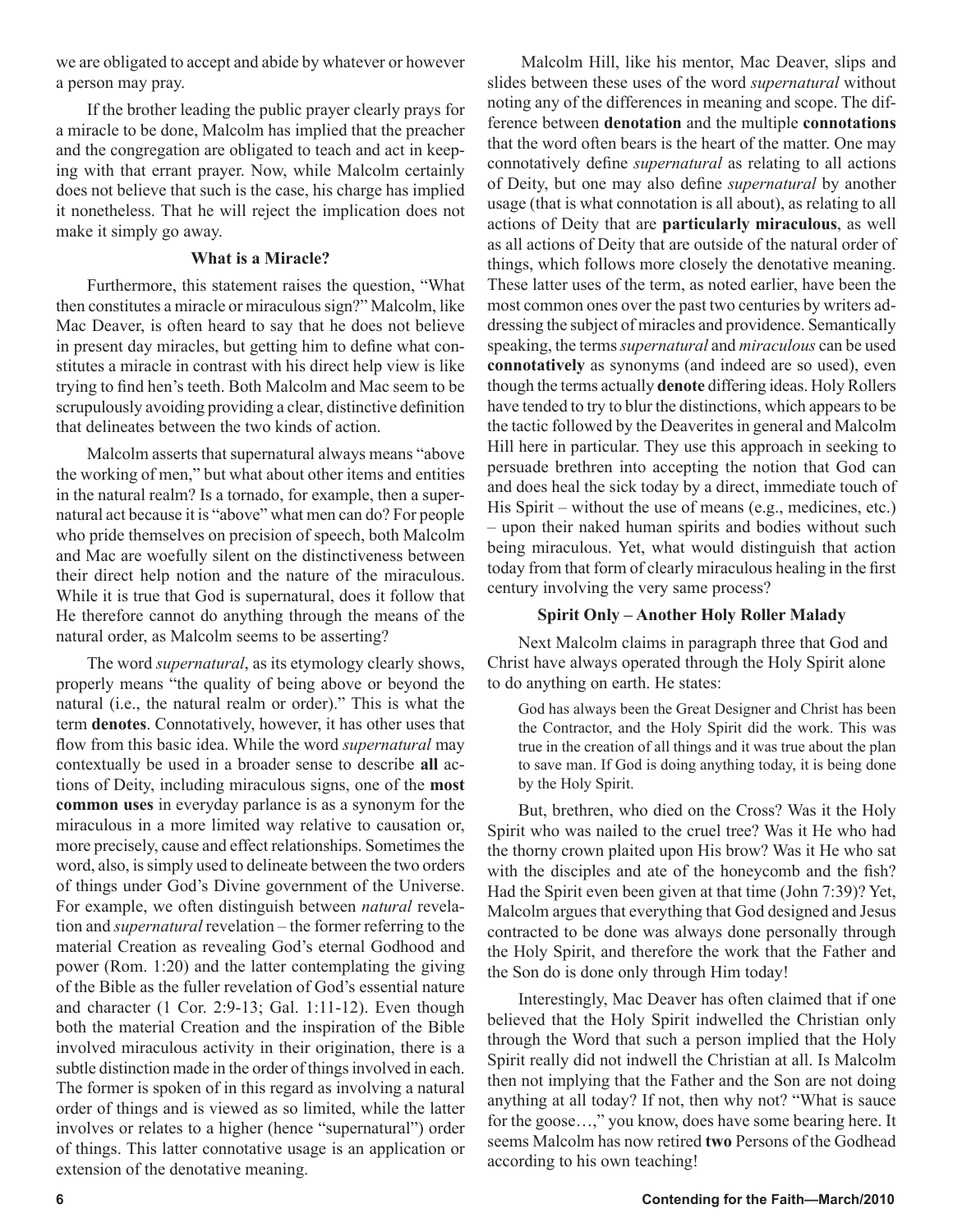And, if they are not really doing anything today, then is Malcolm saying that they "are in retirement today…in heaven waiting for the time clock to tick away and the end of time take place"? Do we not then see yet another self-contradiction from the sage of Cookeville who would straighten all of us out on the Holy Spirit? To this kind of tomfoolery, the saying, "Physician, heal thyself!" comes readily to mind. Malcolm needs to get his own views straightened out before so pompously preening and prattling about the supposed failings of those who will not swallow the doctrinal poisons he now peddles.

# **A Disputing over Nonsense**

TBC's hapless president then writes:

The question is: Is the Holy Spirit working today? We are not asking how the Holy Spirit works in providence today. This we cannot explain. We know He does not work apostolic miracles for sure, since they cannot be duplicated.

But, if Malcolm cannot give a precise definition of a miracle so as to distinguish it from what God does in the realm of providence, then how can he even claim to know that miracles "cannot be duplicated" today? On the contrary, his own position so blurs the line between the two that the Holy Roller could claim that miracles, on the contrary, are being duplicated in the very actions that Malcolm calls providence. Thus, his own distinction has no real difference, unless he can give a solid definition to each action that delineates clearly between miracles and providence. I am not holding my breath waiting for it. I have learned that Malcolm is long on pontification, but short on insightful exegesis of Biblical texts relating to the Holy Spirit.

But carrying the matter further, relative to Malcolm's exercise in absurdity, he claims that he is not disputing **the way** the Holy Spirit works in providence, but **whether** He does or not. Yet, I know of very few brethren who oppose Malcolm's and Mac Deaver's direct help heresy who would deny that Deity works in providence. I for one do not. Dub McClish, David Brown, Michael Hatcher, Gary Summers, Terry Hightower, and a host of other faithful preachers do not reject the doctrine of Divine providence. Yet, Malcolm sent his article both to brethren McClish and Hatcher in an apparent slap at what he supposes them to believe and teach!

If there is no dispute over the fact that Deity works in the realm of providence, then the dispute must be over the **means** by which Deity works in providence. But Hill admits that **he does not know how Deity does so**, but he is certain that brethren who deny **his** *direct help* doctrine are wrong. If that is really the case, then he has by himself reduced his entire article to a disputing over nonsense. He knows the Spirit works in providence, but **he does not know the way He works, though he knows it must be direct**! He is like the proverbial blind man in a dark room looking for a black cat with a crooked tail that is not really there.

## **Malcolm's Crushing Admission**

The sad fact is that Malcolm must contend that he **does** know, at the very least, some things as to **the way** the Spirit operates in providence in order to arrive at his conclusion that the Holy Spirit operates in such a way as to **directly, immediately affect** the human spirit of the saint in providence. He **must know**, at the very least, that **no means at all is involved in the chain of causality** that Deity puts in motion so that He can directly, immediately affect the human spirit of the saint. He must know that there are specific cases wherein God's naked Spirit touches directly without any intermediary person or device the naked human spirit of man so as to effect some result that otherwise would not exist. Simply, asserting that God has the power to do so does not establish the case (1 Thess. 5:21-22; 1 Peter 3:15).

At any point wherein means (i.e. any agency or object beyond God Himself) is utilized to affect the human spirit in order to produce a given effect, the process – the chain of causality – ceases, by the obvious definition of the terms, to be direct and immediate. Thus, direct help for the human spirit of the saint by the Holy Spirit does not occur in such a case. In order to claim that he knows that direct help for the human spirit of the saint by the Holy Spirit does occur, then Malcolm **must know** that the Holy Spirit directly, immediately touches the human spirit of the saint **without the use of any means external to Himself** to effect this help! Yet, he has admitted that he does not know **the way** in which the Spirit does anything in the realm of providence beyond the fact that it is non-miraculous.

However, despite his own self-admitted lack of knowledge in this regard, he claims by implication to know that the direct help doctrine is nonetheless true and that those who oppose it are in serious, damnable error. Thus, in his own ignorance, he professes to have the answer for these opponents! What mighty ignorance it indeed must be!

By definition, the *direct help* doctrine rules out any **intermediary** persons or things external to Deity involved in effecting healing (e.g., doctors, medicines, healthy exercise, and therapeutic treatments) for the human body and the human spirit. How can the action be direct and immediate, by definition, when the action obviously involves other people or things rather than the direct, immediate, and naked action of Deity? *Direct* and *immediate* cannot mean "direct" and "immediate" in such cases. If a means (whether a person or thing) is used, then the action is by definition indirect and not immediate. Why is it so difficult for the Deaver bunch to grasp that simple, logically-demanded fact?

## **Questions, Questions – So Many Questions!**

Malcolm then puts forth questions that once answered are supposedly calculated to prove that the Holy Spirit does work in providence and, thus, that the *direct help* doctrine is true. But since Malcolm has admitted that he does not know anything as to **the way** in which the Spirit works in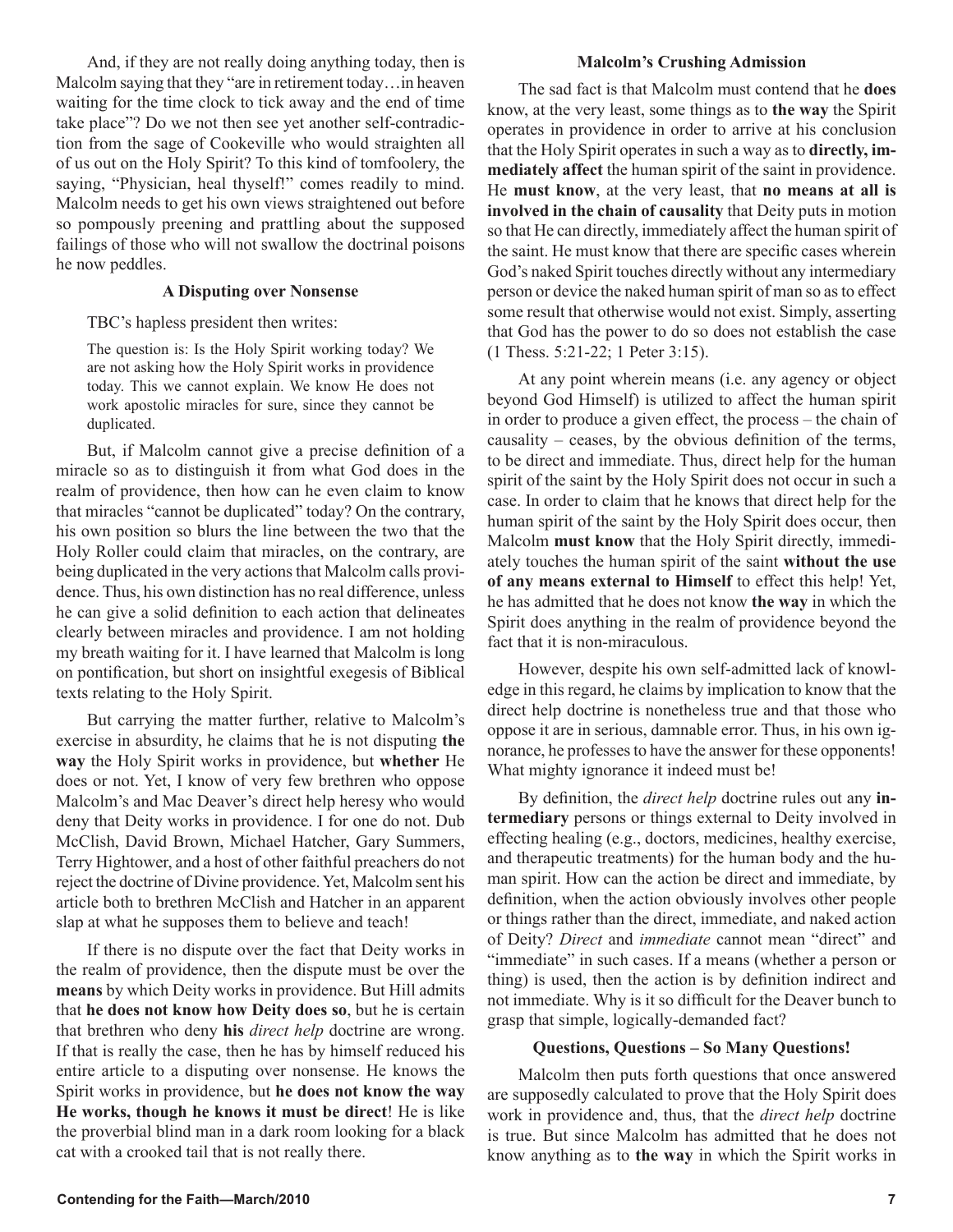providence, he has successfully rebutted his own article and answered his own questions with a remarkable agnostic "I don't know" on each point!

All of his questions also commit, in some measure, the fallacy of **begging the question** relative to the position of his opponents. Each question presumes that those who oppose his *direct help* doctrine deny the work of Deity in the realm of providence. Again, the issue is not over whether or not God operates in providence. Malcolm has created a straw man to attack in this regard.

The issue is whether or not the naked Holy Spirit in the realm of providence **directly** and **immediately** touches the naked human spirit of the saint so as to produce some moral change or condition in the saint that could not otherwise exist. Unless Malcolm seeks to affirm that the Scriptures teach that…

1) The naked Spirit directly and immediately (hence without means) affects the naked human spirit and body of the saint today so as to effect healing in response to prayer,

2) The naked Holy Spirit directly and immediately (without means) so impacts the human spirit and body of the saint today as to preserve him in his physical travel,

3) The naked Holy Spirit directly and immediately (again without means) affects the naked human spirit and body today so as to give strength in response to prayer,

4) The naked Holy Spirit directly and immediately (without means) affects the naked human spirit and body today of the Gospel preacher to give him the information needed or the capacity to understand the information he already possesses in his preaching of the Gospel, and so on, …then **he has no real case to make here that is of any benefit to his cause**. Everything thus is but so much balloon juice.

Remember, Malcolm has admitted that he has not a clue as to what the Spirit actually does in providence, except that he knows **what He doesn't do** – that it is not miraculous! He says this while defending Mac Deaver's *direct help* nonsense to the effect that he **knows** the naked Spirit of God so directly and immediately – without means – impacts the naked human spirit of the saint so as to bring him strength that he otherwise could not receive, to cause him to do things that he otherwise could not do, and to remember things that he otherwise could not recall.

# **Conclusion**

Once more we stand, as at the time of our last article on the ramblings of the TBC president, in absolute awe of the utter hubris of the man and the equally great foolishness to which he will resort to promote an error that he has to know quite well is false. To affirm that he does **not** know the way in which the Spirit works in providence, but he is certain that it **must be** direct and immediate relative to contact with the human spirit of the saint, shows just how far into metaphysical absurdity Malcolm is willing to go to remain a Deaverite.

Were it not for his allegiance to the "enlightened one" of the Sherman Drive church in Denton, Texas, and perhaps also to the prophet of Schaumburg, Illinois, Malcolm would have never considered this error, which places him closer and closer to the camp of the Shellyites almost with each passing day. One of the stunning things in all of this is to compare the views of Mac Deaver and coterie on the Holy Spirit with those of Rubel Shelly and company, who openly admit their own dependence in some measure on the teachings of John Calvin and John Wesley, but then, that is another article!

> **—607 72nd Street Newport News, VI 23605**

### 

(Continued from Page 3)

Thus, such men have begun their journey through the same wide gate and down the same broad way which Shelly, et al., began to walk many years ago. *The fundamental difference in Shelly and his wide open "unity in diversity" belief and the men who are defending Miller today is found only in the amount of error accepted and who it is that teaches it.*

It has happened to them as it did to the rich young ruler of Luke 18:18-25. When his faith in Christ was put to the test, he learned that it and his love for Jesus were woefully lacking when it came to his doing what Jesus told him to do. In their efforts to preserve their influence over and funds from, a much divided church wherein the faithful are fewer every day, they have proven their willingness to compromise—*all the time drawing their fellowship circle larger with each passing year.* Sadly, they are now best described in Jude 16 to be those who— **"speak great swelling words, having men's persons in admiration because of**  **advantage."** Barry Grider, Bobby Liddell, Curtis Cates, Garland Elkins and their friends have been and continue to use the same derogatory terms to describe us —terms that only a few years ago Shelly and friends applied to them. It was Shelly who described Garland Elkins, Robert R. Taylor, et al., as *The West Tennessee Mafia.* And, why were such words used against them? Because, they stood then where we continue to stand today. But in **"having men's persons in admiration because of advantage"**  they have, as Rubel Shelly did, given up their strength as much as Samson did when Delilah finished his haircut. They will deny such regarding themselves, but they cannot successfully deny their own fruits.

# **WORKS CITED**

Warren, Thomas B. *A Time of Sound Doctrine In A Day of Liberalism.* Warren Publications, Henderson, TN, 1971.

# **—David P. Brown, Editor**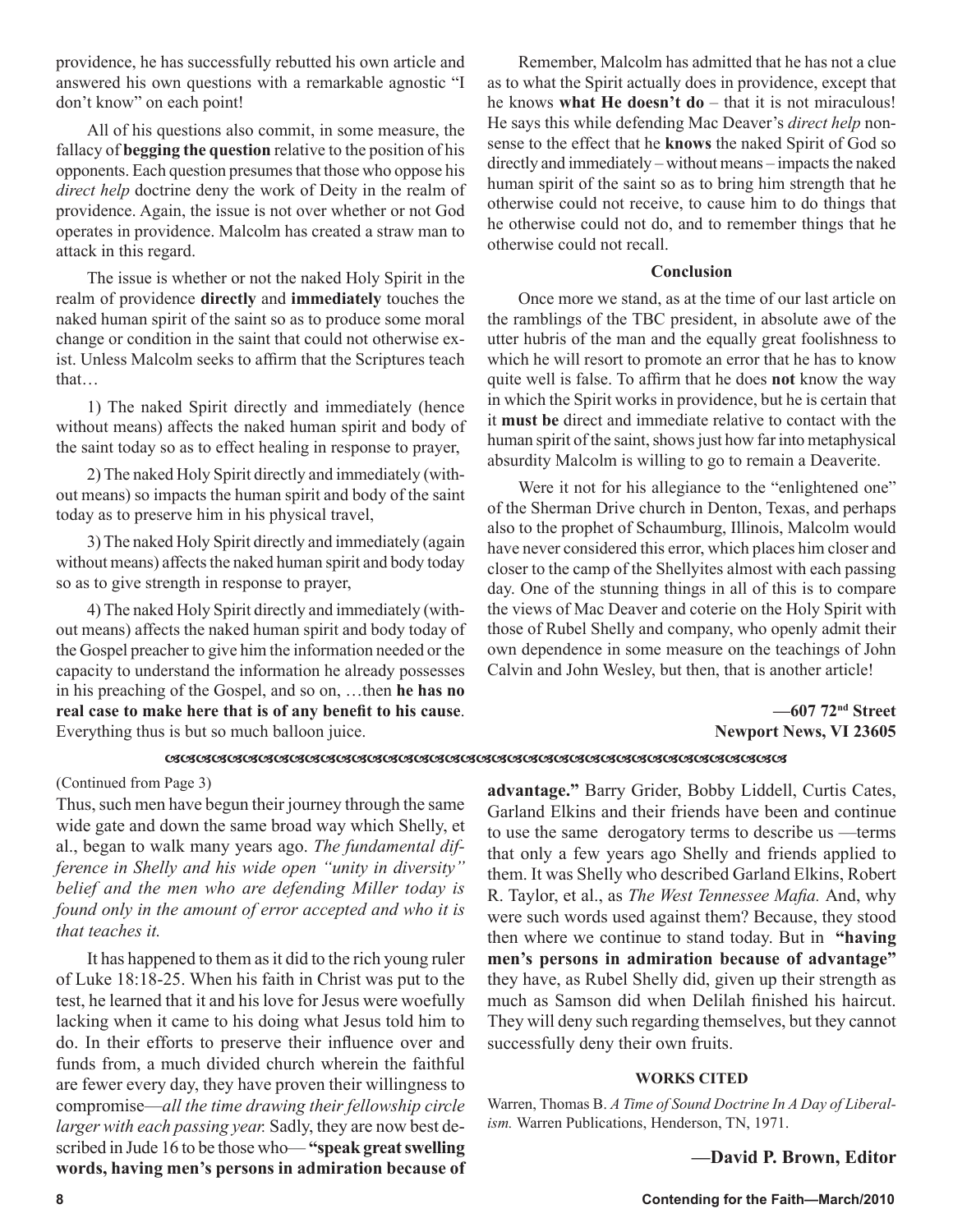# **A REVIEW**

# **OF**

# *"FIGHTING BUT NOT STRIVING"*

# **Bruce Stulting**

Bro. Tom Moore wrote the article under review. As of this writing it can be found on the Southwest Church of Christ, Austin, TX web site—http://swcofc.org/contending-forthe-faith/fighting-but-not-striving-2/. In the first paragraph, Moore discusses the "very prominent theme of soldiers fighting for Christ and opposing Satan and his angels," which discussion is found throughout the epistles of  $1 \& 2$  Timothy and Titus. In connection with being a good soldier and fighting the good fight of faith, bro. Moore states:

Interestingly, though, in 2 Timothy 2:23-24, Paul tells Timothy not to gender strife—but to be gentle. Is it possible for us to fight for Christ and yet not gender strife and be gentle? I believe we can and must…

What I found "interesting" is that Moore lifts **"not strive; but be gentle"** from the context of the chapter. Consider the context, beginning in verse 22:

**Flee also youthful lusts: but follow righteousness, faith, charity, peace, with them that call on the Lord out of a pure heart. But foolish and unlearned questions avoid, knowing that they do gender strifes. And the servant of the Lord must not strive; but be gentle unto all men, apt to teach, patient** (vv. 22-24).

Paul's instruction to Timothy was threefold: (1) *flee*; (2) *follow*; and (3) *avoid*. These directives are given as guidance regarding fellowship. Timothy was to **"flee** (run away from) **youthful lusts,"** but he is to follow (pursue) **"righteousness, faith, charity, peace."** He was to pursue the foregoing together with those who **"call on the Lord out of a pure heart."** In contrast, he is directed to avoid (shun) **"foolish and unlearned questions"** that **"do gender strifes."** Thus, when Paul states that the **"servant of the Lord must not strive; but be gentle"** he is instructing Timothy not to pursue such questions and avoid those that ask them. In contrast, the servant of the Lord is to be **"apt to teach"** and **"patient."**

Was Paul using this verse to dictate the manner in which one is to defend the faith? If so, then, at best, we can say that in defense of the faith one must not use **"foolish and unlearned questions"** that **"gender strifes."** Rather one must defend the faith by aptly teaching God's Word with forbearance. This understanding is in keeping with the context of the chapter. People will often ask questions to tempt us or try to entangle us in our speech. Questions, at times, are asked to cause strife or even to try and teach false doctrine (2 Tim. 2:23 and Titus 3:9). In fact, some tried these tactics with Jesus. When this

**Contending for the Faith—March/2010 9**

occurred, Jesus did not try to appease the questioner offering a "politically correct" answer; nor, did He ignore the question. Rather, when they tried to entangle Jesus in His speech He responded by saying: **"…Why tempt ye me, ye hypocrites?"** (Mat. 22:18). When they tempted Him by asking about marriage in the resurrection Jesus responded by saying, **"Ye do err, not knowing the scriptures, nor the power of God"** (Mat. 22:29). If a preacher today were to accuse someone of being ignorant when asked a question, they would be accused of causing strife and being abrasive, cruel and harsh. Would they dare say the same things about Jesus?

In his third paragraph, bro. Moore gives us his understanding of what Paul meant when he instructed Timothy not to **"strive, but be gentle."** He has in mind:

…those who keep a cool head while in the midst of fighting, those who are aware of the innocent parties involved and try to keep them from being hurt. This is the type of person who will not drop an atomic bomb when a hand grenade (or even a pea-shooter) would easily have done the job.

One is left to wonder what is meant by his metaphor of the *atomic bomb, hand grenade* and *peashooter*. Does this restrict harsh words, strong actions, marking sinners by name and displays of righteous indignation? Is there ever a time to use an "atomic bomb" or a "hand grenade" instead of a "peashooter?" If so, when is it appropriate and who decides the difference?

## **Biblical Examples Of Defenders Of The Faith**

**First, let us consider Jesus**. Bro. Moore, when Jesus stated, **"Ye are of your father the devil, and the lusts of your father ye will do"** (Jno. 8:44) was he using: (a) an *atomic bomb*; (b) a *hand grenade*; or (c) a *peashooter*? Because the disciples thought Jesus' teaching was hard, the record reads, **"From that time many of his disciples went back, and walked no more with him"** (Jno. 6:60,66). Was this a time when Jesus should have used a *peashooter* instead of a *hand grenade* or *atomic bomb*? Furthermore, did Jesus violate Paul's principle to **"not strive and be gentle"** when He said, **"unto the twelve, Will ye also go away?"** When Jesus said of the Pharisees, **"Beware the leaven of the Pharisees which is hypocrisy," "blind leaders of the blind," "child of hell…whited sepulchers…full of hypocrisy and iniquity…generation of vipers"** (Lk. 12:1: Mat. 15:4; Mat. 23), was he at fault for not being "aware of the innocent parties involved?" *Bro. Moore, is this type of language ever called*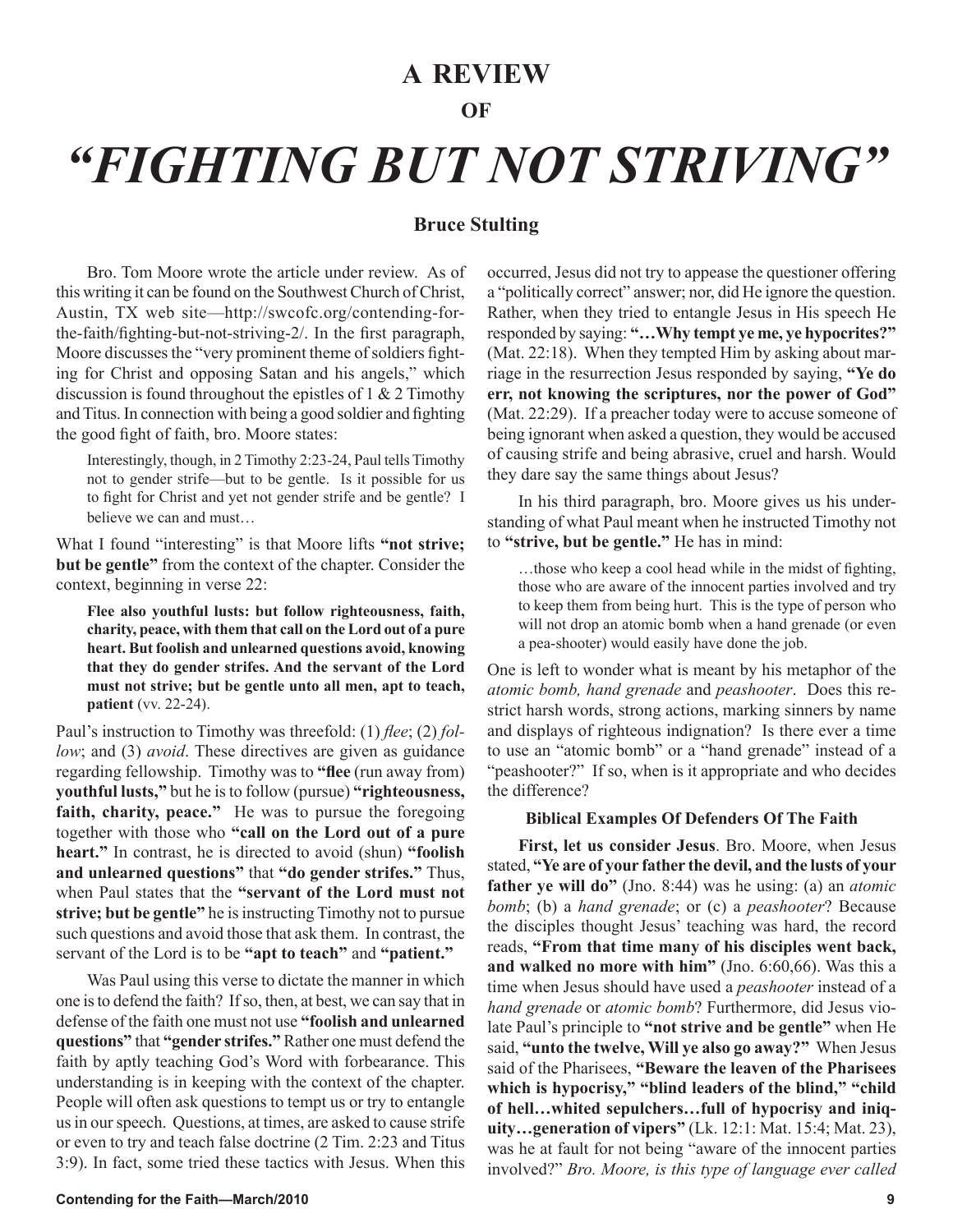# *for today and, if so, when?*

**Second, let us consider Paul**. When Saul and Barnabas arrived in Paphos,

**…they found a certain sorcerer, a false prophet, a Jew, whose name was Barjesus: Which was with the deputy of the country, Sergius Paulus, a prudent man; who called for Barnabas and Saul, and desired to hear the word of God (Acts 13:6).**

Here is a perfect example of how to deal with a sinner in the presence of an "innocent party." Following is what happened:

**But Elymas the sorcerer (for so is his name by interpretation) withstood them, seeking to turn away the deputy from the faith. Then Saul, (who also is called Paul,) filled with the Holy Ghost, set his eyes on him, And said, O full of all subtlety and all mischief, thou child of the devil, thou enemy of all righteousness, wilt thou not cease to pervert the right ways of the Lord? And now, behold, the hand of the Lord is upon thee, and thou shalt be blind, not seeing the sun for a season. And immediately there fell on him a mist and a darkness; and he went about seeking some to lead him by the hand (vv. 8-11**).

I cannot imagine a harsher rebuke that could be given. What effect did this event have on Sergius Paulus? **"Then the deputy, when he saw what was done, believed, being astonished at the doctrine of the Lord"** (v. 12). It is ironic that Elymas was stuck blind, yet, bro. Moore stated, "We do not want to have the attitude of some, it seems, whose attitude declares, 'Let me at that false teacher so I can rip his eyeballs out!'" *Was Paul "beaten with many stripes," cast into prison, stoned and reviled on every hand because he was such a mean, hard-hearted, caustic and disrespectful, witch-hunting fanatic? Certainly not!*

**Third, let us consider Stephen.** Stephen dropped an atomic bomb on his hearers when he accusingly stated,

**Ye stiffnecked and uncircumcised in heart and ears, ye do always resist the Holy Ghost: as your fathers did, so do ye (Acts 7:51). When they heard these things, they were cut to the heart, and they gnashed on him with their teeth…Then they cried out with a loud voice, and stopped their ears, and ran upon him with one accord, And cast him out of the city, and stoned him (vv. 54,57, 58).**

If Stephen had only read Moore's article, he would have known to use a peashooter instead of an atomic bomb.

**Fourth, let us consider John the Baptist**. John the Baptist rebuked Herod for committing adultery with his brother Philip's wife (Mk. 6:17,17). Herodias, Herod's partner in adultery, became so angry that she schemed to have the head of the preacher. To bad brother Moore was not there to advise John to "just let things alone and give them time to work everything out. John if you are too harsh you are going to cause strife. Just be patient and kind toward them even though they were living in adultery and you might win them!" This is that rabid, uncouth, uneducated rabble-rouser of whom Jesus said **"Verily I say unto you, Among them that are born of women there hath not risen a greater than John the Baptist"** (Mat. 11:11).

**Fifth, let us consider other examples**. When Ananias and his wife Sapphira lied to the apostles (thus, the Holy Spirit) they were stuck dead (Acts 5:1-10). Again, we ask, "Could there be any harsher rebuke?" How did this affect the innocent bystanders? **"And great fear came upon all the church, and upon as many as heard these things"** (v. 11). Other examples include Pharaoh hating Moses and Elijah emphatically condemning the sins of degenerate Israel, and as a result was hated by Ahab, who called him a "troublemaker" (1 Kings 18:17).

# **We Are At War!**

We are in the midst of a spiritual war! We are fighting a battle that we cannot afford to lose! There is no place in Christ's army for pacifists, conscientious objectors, cowards or those who would collaborate with the enemy. Our enemy is described for us on the pages of the New Testament as: (1) ravening wolves in sheep's clothing – Mat. 7:15; (2) brood of vipers – Mat. 23:35; deceitful workers – 2 Cor. 11: 13; (3) child of the devil, enemy of all righteousness – Acts 13:10; (4) grievous wolves – Acts 20:29, etc. We must use every weapon at our disposal in the fight against evil. I recognize that different situations call for different tactics; however, we must not allow this to cause us to become soft on the enemy. Nor, should we become so "politically correct," that we fail to act or "pull our punches"! Knowing that souls are at stake ought to motivate us to fight to win!

When Jesus confronted false teachers, He did not pull any punches; rather, He **"…put the Sadducees to silence…"**  (Mat. 22:34). **"Silence"** translates the Greek word *phimoō*  and literally means to "muzzle" like a dog. When confronted with **"gainsayers,"** elders are to **"rebuke them sharply, that they may be sound in the faith"** (Titus 1:13). Notice, the manner of the rebuke is to be **"sharply**" from the Greek word *apotomōs*, which is a derivative of a compound of *apō* (denotes *separation*, *departure*, *cessation*, *completion*, *reversal*, etc.) and *temnō* (to cut). According to Strong's, the meaning is "*abruptly*, that is, *peremptorily:* (peremptorily means, *barring further action, debate, question, etc.; final; absolute; decisive* — BLS) – sharply." Thus, they must be "cut off" completely. Elders must **"be able by sound doctrine both to exhort and to convince the gainsayers… Whose mouths must be stopped…"** (Titus 1:8, 11). *Instead some church members (elders and preachers included) strive to stop the mouths of those who are obeying these and like Scriptures.*

According to bro. Moore, "'Seek and destroy missions' have no place in Christianity." However, John demands, **"Beloved, believe not every spirit, but try the spirits whether they are of God: because many false prophets are gone out into the world"** (1 Jn. 4:1). Regarding the church at Ephesus, Jesus stated, **"I know thy works, and thy labour, and thy patience, and how thou canst not bear them**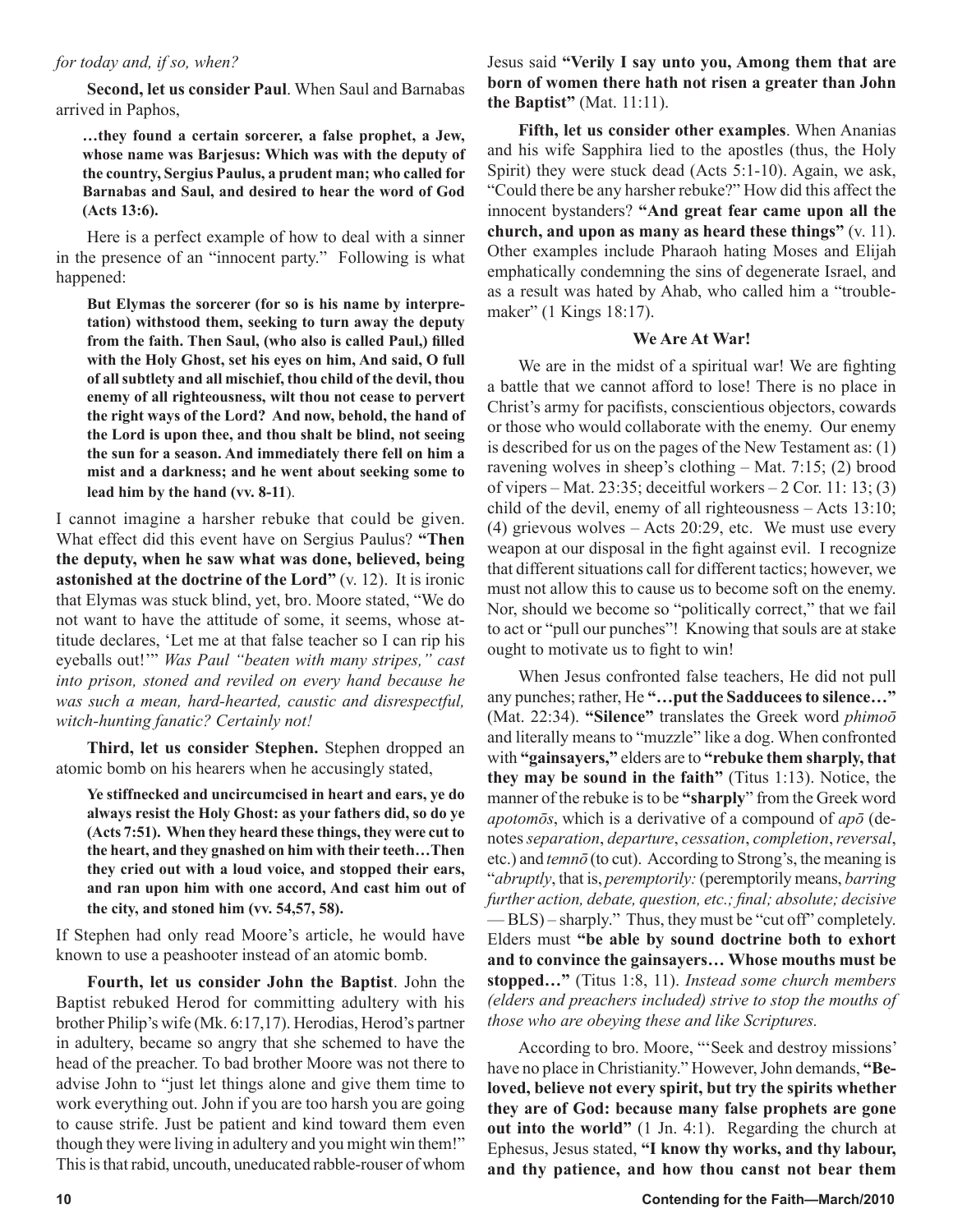**which are evil: and thou hast tried them which say they are apostles, and are not, and hast found them liars"** (Rev. 2:2). The implication of these verses is that we are to seek out those who are in error. But, what are we to do when we find them? The answer is, "Their influence must be destroyed." However, Moore believes that such activity has "no place in Christianity." The fact is, we had better know where the enemy is so we can warn our brethren of their presence. We must seek out erring brethren and false teachers and encourage them to repent. If they refuse, they must be marked and avoided so their influence can be destroyed (Mark 16:17,18; 1 Cor. 5; Titus 3:10,11).

# **Conclusion**

As Christians we must follow the approved examples that we find in the Scriptures. In doing so, we will rebuke false teachers sharply (Titus 1:13). We will not walk on "egg shells" when talking about them; nor preach wimpy sermons. *Remember, soft soap in the pulpit never cleansed a sinner in the pew!* It is often the case that those spoken against will ignorantly proclaim that their accuser is being hateful. They will blame their accuser for their apostasy and claim that he

is driving people away from the Lord's church. And to make matters worse, many brethren run to the defense of the sinner and condemn the just as being too harsh, unkind and/or hateful. Too many brethren want to turn the "Sword of the Spirit" into a "feather duster," thereby handicapping the soldiers of Christ in their God given work.

Those who take a stand and oppose error are often considered unkind, unloving and ungodly. Those who stand condemned accuse them of engendering strife. This is merely an attempt to discredit those who would defend the faith. It is interesting that those who would consider some brethren unloving use words like, toxic, liars, vile, etc. in their retorts. Where is the consistency in that? After all, you will never know what hate is until you have been hated by our "love" brethren. Is bro. Moore in this category? From his article, it is hard to tell, but I certainly hope he is not! If he is, I encourage him to repent and return to the good fight before it is everlastingly too late!

> **—925 Fish Hatchery Rd. Huntsville, TX 77320–7009**

# **THE FELLOWSHIP CIRCLE GROWS LARGER AT THE MSOP AND SOUTHWEST LECTURES AS IT DOES ELSEWHERE**

# **David P. Brown**

On Feb. 10 – 20 of this year the *Affirming The Faith Seminar* was held at the North MacArthur Church of Christ in Oklahoma City, OK. This event is a cooperative effort of the Oklahoma City churches. The speakers and a brief edited biographical sketch of each one is listed below. *For emphasis sake we have italicized certain matters in their biographies that should be of interest to faithful brethren.* 

**Kent Allen** graduated from Oklahoma Christian University with a B.S. in Bible and served the Memorial Road Church of Christ for 25 years as one of its ministers. During that time, the congregation grew to over 2,200 members. He has led campaigns to England, Zimbabwe, Kenya, Guatemala, Brazil and the Bahamas. *Kent currently serves as Senior Gifts Officer at OC and is an Elder for the Memorial Road Church of Christ. Kent is a former Trustee of Okla-*

# *homa Christian University.*

**Leon Dennis** is currently in his 35th year as a minister for the Westside church of Christ in Norman, Oklahoma. ... He worked for 6 years as the Bible Chair director for S.W.O.S.U. He has held over 250 gospel meetings plus numerous family seminars. Leon is a National Certified Counselor and has devoted much of his life to marriage and family counseling.

**David Duncan** has served as the Pulpit Minister of the Memorial Church of Christ in Houston since 2006. Before moving to Houston, he served as the Outreach Minister at the Edmond Church of Christ in Edmond, OK and as an adjunct instructor at Oklahoma Christian University for seven years. Prior to his work in Oklahoma, David and his wife, Barbara, worked with three other couples in Vitoria, Bra- **(Continued on Page 13)**

HELP CFTF GROW! —Sign up at least five new subscribers in 2009 Send subscriptions to: P.O. Box 2357–Spring, Texas 77383–2357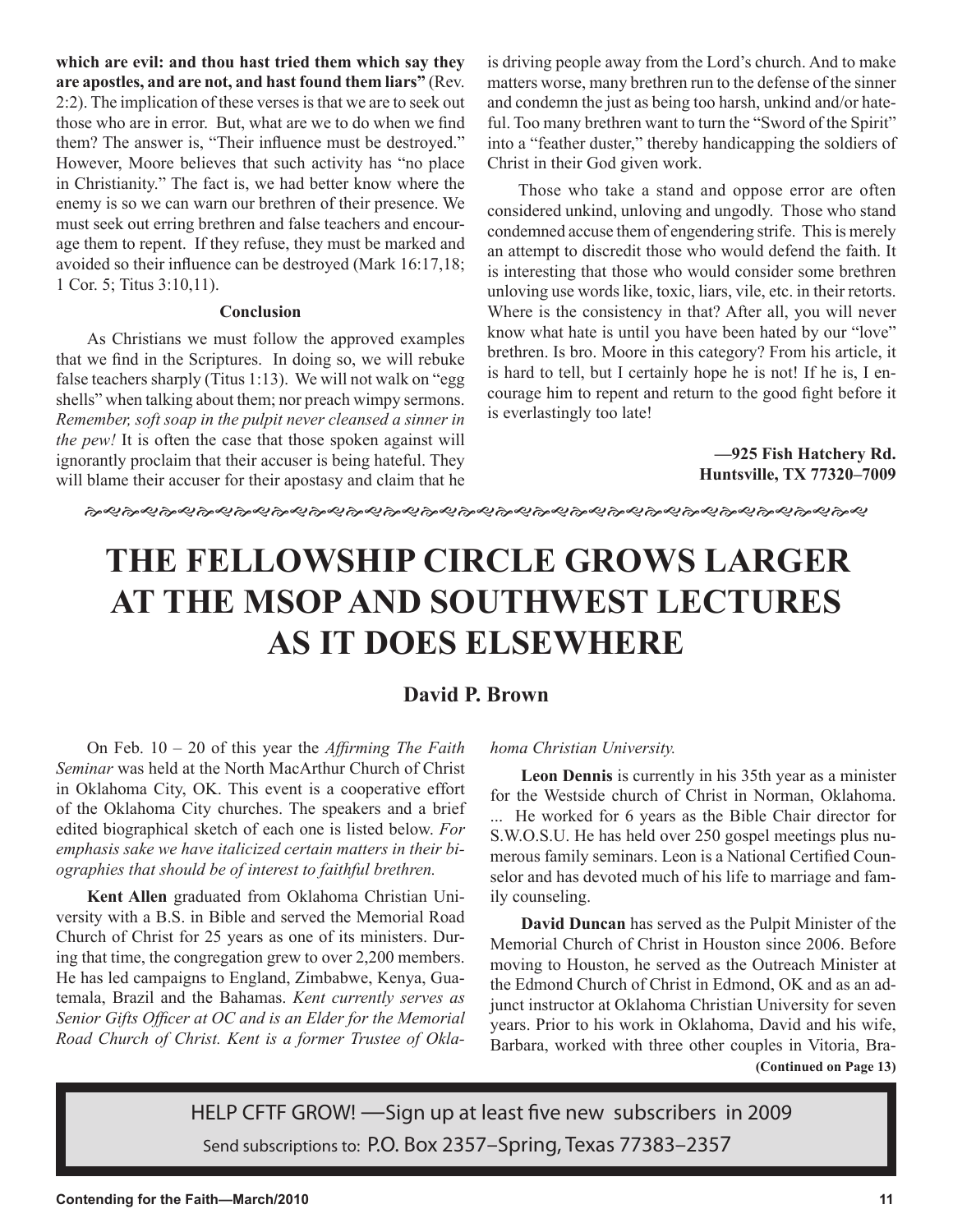# Profiles In Apostasy #1

2010 Spring CFTF Lectureship Book **Held at Spring Church of Christ** February 28-March 3, 2010

# **BOOKS EXPOSED:**

**Facing Our Failures The Fire That Consumes** The Way of Salvation **The Gist of Romans** The Search of Peace, Unity and Truth Who Is My Brother? **Righteousness Inside Out Rebaptism? Come To The Table The Worldly Church They Smell Like Sheep** Don't Shoot, We May Be On The Same Side Our Heritage of Unity and Fellowship **Shall We Splinter? The Core Gospel Free In Christ Down, But Not Out The Stone-Campbell Movement The Cruciform Church Leadership In The Kingdom What Would Jesus Do Today? Daring To Dance With God The Peaceable Kingdom** Women In the Church

# **ALSO EXPOSED**

**Errors On Marriage, Divorce and Remarriage Elder Reaffirmation/Reevaluation** 

**ORDER FROM: Contending For The Faith**  $(281)$  350-5516 dpbcftf@gmail.com

Over the past forty years or so the church has been greatly impacted by all manner of error. One avenue the false teacher has employed to spread his various and nefarious errors is literature-articles. Bible school material and other books. Of course the internet has aided the minions of Satan in making their writings available to more brethren than previously possible.

In keeping with our plans to produce good books and other literature that propagate sound doctrine as well as refute error, we have produced this volume-Profiles in Apostasy #1. It is the first of two books that we have planned, the design of which is to expose a number of books written by false teachers whose sole reason for producing them was to change the church of Christ into a denomination.

In this book you will find material that will help the serious Bible student and courageous Christian to see through the errors of those who not only have denied the faith themselves, but who feverously work to overthrow the faith of as many brethren as they can in their efforts to corrupt the doctrine of Christ and thereby the church of Christ.

David P. Brown-Editor

This 614 page hardback book is available for \$20.00 plus \$3.00 S/H Texas residents add 7.25% tax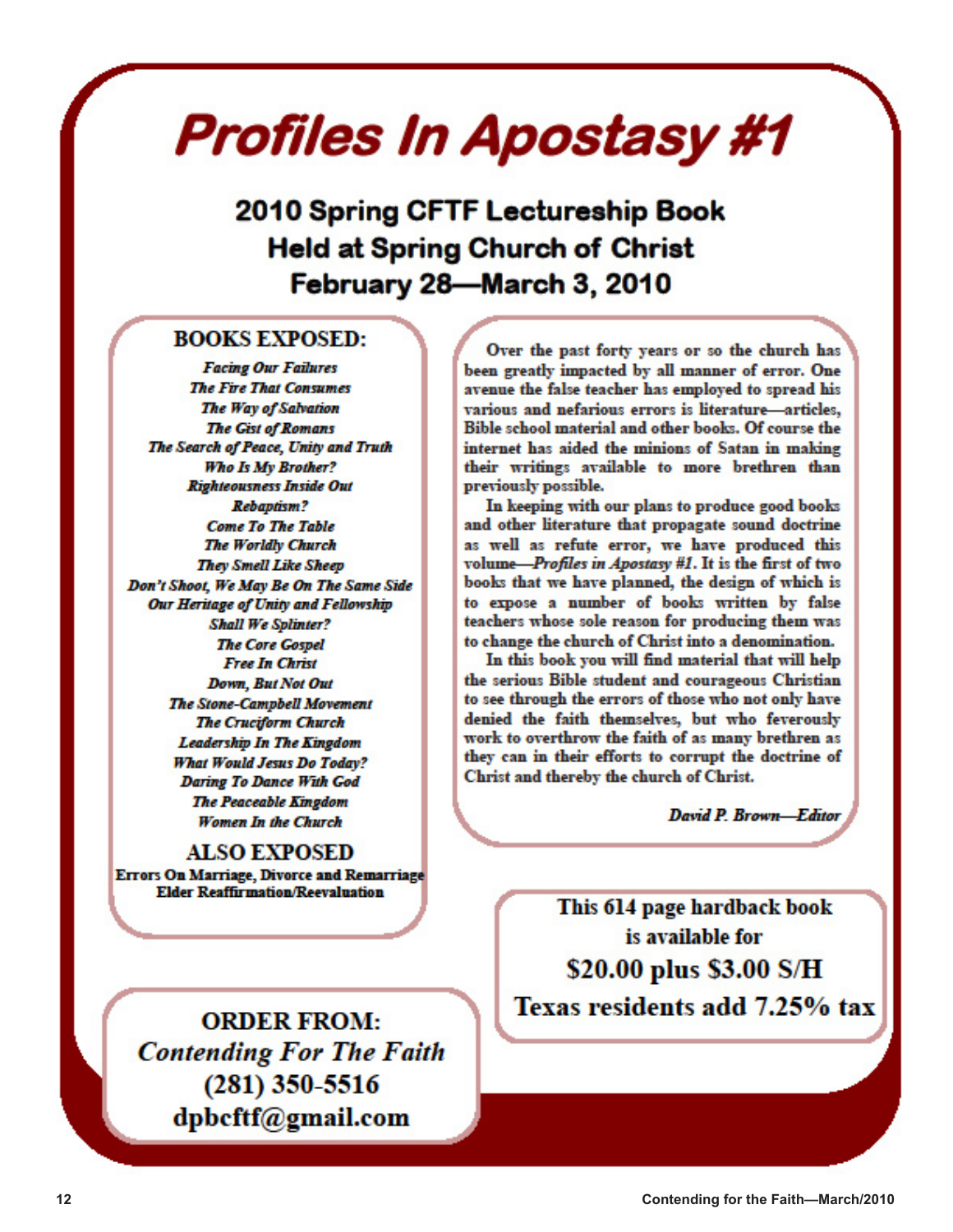zil from 1992 to 1999 to plant a church. David graduated from Oklahoma Christian with a BA and a MA in Bible and Ministry and is currently a candidate for the Doctorate of Ministry at Houston Graduate School of Theology. ...

**Terri Fanning** is a Christian Counselor and past a Director for the Metropolitan Christian Community School in Mexico City as well as *the Dean of Women and an instructor for Sunset International Bible Institute*. A native of Clinton, Oklahoma, Terri received her education from Oklahoma Christian College and Southwestern Oklahoma State University as a nursing major. She is also *a 1996 graduate of the Sunset School of Preaching and Biblical Studies.* Terri and her husband of 33 years, Terry, served with a team in Los Quijotes para Mexico for 8 years establishing congregations. She is a frequent speaker at women's retreats and conferences dealing with life's questions and struggles.

**Virgil Fry** *serves as Executive Director for Lifeline Chaplaincy, a ministry of Churches of Christ in Houston, Dallas, Austin and Ft. Worth hospitals*. He has served in this capacity for 25 years and is an associate member of the Association of Professional Chaplains. *Virgil is a graduate of Abilene Christian University and Austin Presbyterian Theological Seminary and serves as an adjunct professor for Pepperdine and ACU with the course entitled Ministry in Times of Crisis.* He is a frequent presenter at lectureships and seminars, and is the author of two books: Disrupted: Finding God in Illness and Loss, and Rekindled: Warmed by Fires of Hope. *He also is a contributing writer for Good Shepherds: More Guidance for the Gentle Art of Pastoring.*  [He is] member of the First Colony Church of Christ...

**Brad Harrub** serves as the Director and co-founder of Focus Press and as co-editor of *Think* magazine, a monthly magazine on Christian evidences. *He serves as a faculty member of the Bear Valley Bible Institute in Denver* and has authored several tracts and articles for various journals. Brad has written [several] books. Brad holds a B.S. in biology from Kentucky Wesleyan College, and a doctorate degree in anatomy and neurobiology from the College of Medicine at the University of Tennessee in Memphis. He is a popular speaker on Christian evidences at lectureships, and youth rallies, speaking in over 46 states and five different continents. He and his [family] attend the Woodson Chapel Church of Christ in Nashville, TN.

**Jerry Houston** is a native of Shreveport, Louisiana and holds a Doctorate of Theology degree from Buxton University, a Masters of Divinity in counseling and Biblical studies from Harding Graduate School of Religion, a B.A. from Harding University A.A., and a 3rd year Bible Certificate from Northeastern Christian College. *He is a certified Chaplin having served in the armed forces and in hospitals in the Memphis area.* Jerry currently serves the East Henrietta Road Church of Christ...,Rochester, NY.

**Evertt Huffard** *serves as Vice President/Dean and Professor of Missiology at Harding University Graduate*  *School of Religion where he has taught church growth, leadership and missions for 24 years.* After graduating from Harding University Graduate School of Religion (M.A. and M.Th.) he served the church in Nazareth, Israel and taught Bible at the Galilee Christian High School. He completed a Ph.D. in Inter-Cultural Studies at Fuller Theological Seminary in 1985 with a focus on the "Muslim-Christian Encounter." *He has ten years of urban ministry experience in Los Angeles and Memphis. Evertt is an elder of the Church of Christ at White Station in Memphis.*

**Dan Jenkins** currently *serves as minister for the Palm Beach Church of Christ in West Palm Beach, Florida.* He has completed degrees from Freed-Hardeman College (A.A.) and David Lipscomb College (B.A.). Dan is active in mission work, having served in New Zealand, Fiji, Western Samoa and India. He is coauthor of the Engraving Heavenly Truths Bible class material. He has also authored correspondence course material used in various mission fields....

**Phillip Johnson** began full-time ministry after serving as a public school teacher and administrator for 4 years. His ministry began in Mannford, Oklahoma where he served for 3 years before moving to the Westside Church of Christ in Norman, Oklahoma to serve as the University Minister. In January of last year, Philip began serving as the full-time pulpit minister at Westside. He holds a B.A. in education from the University of Oklahoma and an M.A. in education from Oklahoma State University.

**Chuck Monan** preaches for the Pleasant Valley church of Christ in Little Rock, Arkansas where he has served since 2001. Chuck has served churches in Michigan and Oklahoma and is a contributing writer to *The Gospel Advocate*. Chuck is a graduate of Oklahoma Christian University with a B.A. in History and an M.A. in Ministry and has done graduate work at Michigan State University.

**Howard Norton** and his family served as missionaries in Sao Paulo, Brazil for 16 years before returning to Oklahoma where he served as professor of Bible and Missions and Dean of the College of Bible at Oklahoma Christian University. In 1997 he joined the faculty of Harding University and served as Lectureship Director for 12 years. He has served churches in Texas, Oklahoma, and Brazil. *Howard has also served as editor for the Christian Chronicle, Arkansas Christian Herald, and Church and Family magazine.* He has authored and co-authored several books and articles on

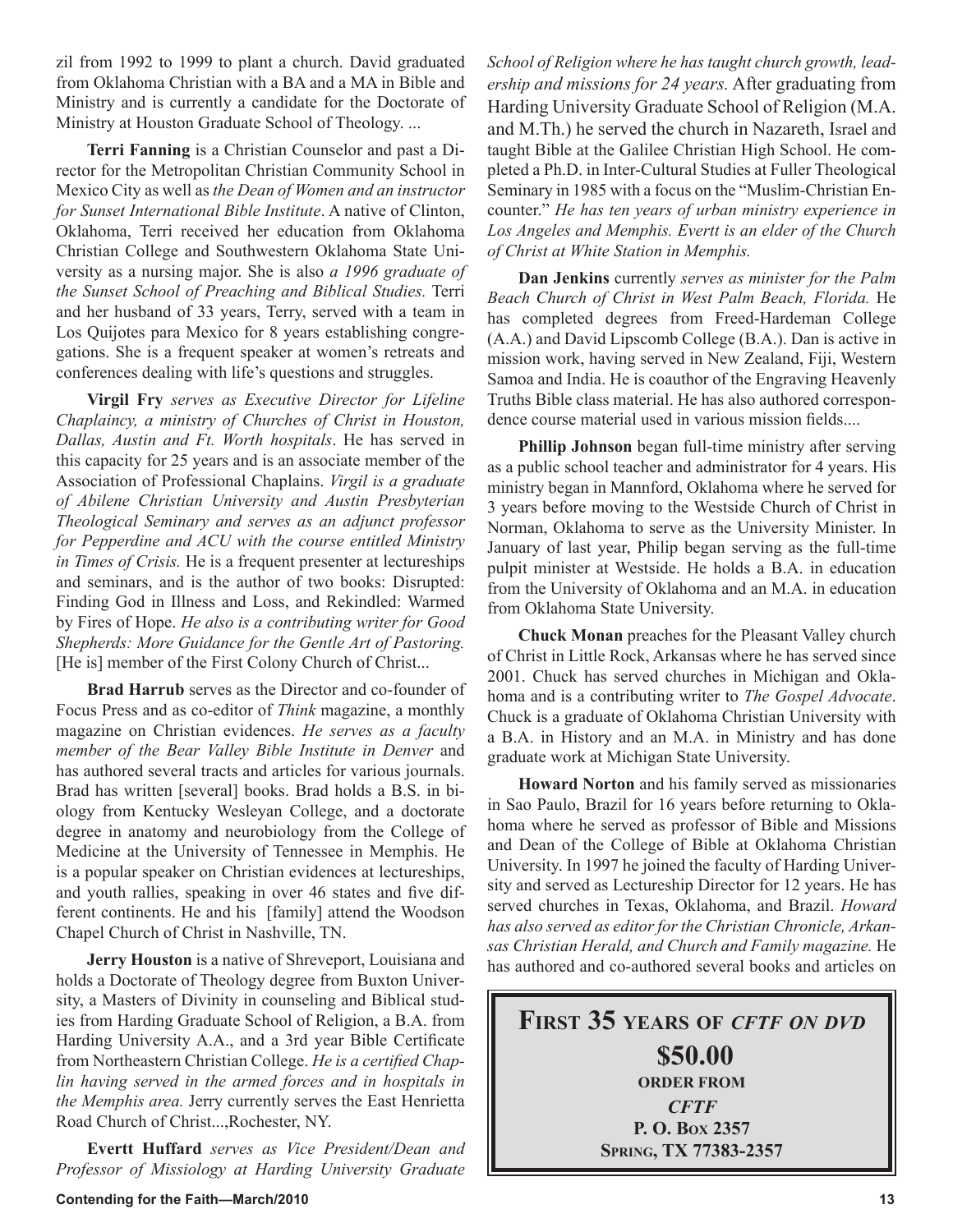missions. He is a graduate of Abilene Christian University (B.A.), the University of Houston (M.A.) and the University of Sao Paulo (PhD). *Howard and his wife now live in Tegucigalpa, Honduras where he serves as president for the Association Amicus, which includes the Baxter Institute of Biblical and Cultural Studies and the James Moody Adam Clinic.*

**Dan Owen** holds a B.A. in Bible and Biblical Languages from Oklahoma Christian University, an M.A. in Greek New Testament from Harding Graduate School of Religion, and a Ph.D. in curriculum, instruction, and program evaluation from Southern Illinois University. Dan has preached full time for churches in Mississippi, Texas, and Kentucky. *He has taught at the Bear Valley Bible Institute of Denver and for the Appalachian Bible Institute in Pikeville, Kentucky.* Since 1987 he has served as the pulpit minister for the Broadway Church of Christ in Paducah, KY. Dan has published numerous articles on biblical studies in various publications and is the author of a book on John's gospel entitled That You May Believe. He has preached meetings, held seminars, and done training sessions in many states and several nations around the world. *He serves as an adjunct instructor for the Bear Valley Bible Institute of Denver, Colorado...*

**Neal Pollard** preaches for the Bear Valley church of Christ in Denver, Colorado and *serves as director for the "Future Preachers Training Camp" as well as the Bear Valley Lectures*. He has studied at Faulkner University, Freed-Hardeman University and the Bear Valley Bible Institute. He is the author of *Rise Up and Build* and has preached in twenty-three states and six foreign countries.

**Bill Watkins** has served with the Crieve Hall church of Christ since 2005. He has studied at Freed-Hardeman University, David Lipscomb University, Southern Christian University, and Florida International University. Bill has worked with churches in Florida, Tennessee, Alabama and Texas...

**Joe Wells** has worked with young people as a youth minister and has spoken at various youth events. Joe has traveled extensively on mission trips and has also served as a pulpit minister and education minister. He holds a BS from Middle Tennessee State University and has done Master level work at Bear Valley Bible Institute and completed a Masters of New Testament from Freed Hardeman University. Joe and his [family] live in Spring Hill, Tennessee.

**Charles Williams**, a native Texan, began preaching in 1953 while a student at Abilene Christian University. He [and his wife] have served with churches in Texas, New York, and Oklahoma. His home is in Oklahoma City, where he has served for the past 33 years.

(As of 3/10/2010 this information was found on the following Internet site: http://affirmingthefaithok.com/speakers. php.)

# **MSOP AND SOUTHWEST SCHOOL OF BIBLE STUDIES BEGIN TO ADOPT THE** *UNITY IN DIVERSITY IN DIVERSITY POLICY*

Please notice on the preceding pages that brethren Neal Pollard and Joe Wells spoke alongside Evertt Huffard of Harding Graduate School of Religion, Memphis, TN who champions of the Community Church Movement. Which one of the speakers on the Affirming the Faith Seminar has a problem with the liberalism that has taken over the higher education institutions operated by liberal brethren? If they do have a problem with it, what are thy doing about it? *Please note, Pollard and his wife, Cathey appeared on this year's MSOP lectures.* 

*Affirming the Faith Seminar* Speaker Joe Wells works with Brad Harrub in Focus Press and as co-editor with Harrub of *Think* magazine, a monthly magazine on Christian evidences, published by Focus Press. Wells conducts the Confronting Culture seminar designed to give Christian teens the weapons they need to live in the world and still be faithful to God.

Brad Harrub serves as the Director and cofounder of Focus Press. He is a faculty member of the Bear Valley Bible Institute, Denver, CO where he teaches students on the Pentateuch, Christian Evidences, How We Got the Bible, and Ethics. Then notice the 2010 Tahoe Family Encampment speaker and teacher line up: Glen Collye (sic), Huntsville, AL, Matt Heupel, Florence, AL, Caleb O'Hara, Ripon, CA, Truitt Adair, Lubbock, TX, Kerry Williams, Florence, AL, Jim Gardner, Fresno, CA, Brad Harrub, Nashville, TN, Ken Wilson, Washington State, Joe Wiley, Montgomery, AL, Donny Hilliard, Montgomery, AL, Jim Gardner, Henderson, AL. *Glen Colley spoke on the 2010 MSOP lectures*.

Tommy Hicks, who has made no secret over the years of his opposition to Sunset and has in times past written in this paper against certain errors at Sunset, now is happy to fellowship those who fellowship Sunset, those participating in the Affirming the Faith Seminar and the Tahoe Family Encampment. Also Hicks fellowships Barry Grider who supports and prints the material from Tyler Young that he (Hicks) as editor of the South Side Lectureship, Lubbock, TX, removed from their lectureship book. And, when Young in his oral presentation put the material into it, Hicks mounted the pulpit after Young's sermon and spoke against what Young said. Further, the South Side elders stopped the tape of Young's message from being circulated.

Phil Sanders recently spoke at the Sunset Workshop in Lubbock, TX. Since Hicks has not fellowshipped Sunset for several years because of their liberalism, how can he not fellowship the Sunset Workshop where Phil Sanders spoke and to whom he extended his fellowship, but then fellowship him at the MSOP lectureship where both spoke this year? Is this is not hypocritical on his part? *If it is not, what would it take for him to be hypocritical?* If Phil Sanders is in fellowship with those liberals at Sunset and other places, and Hicks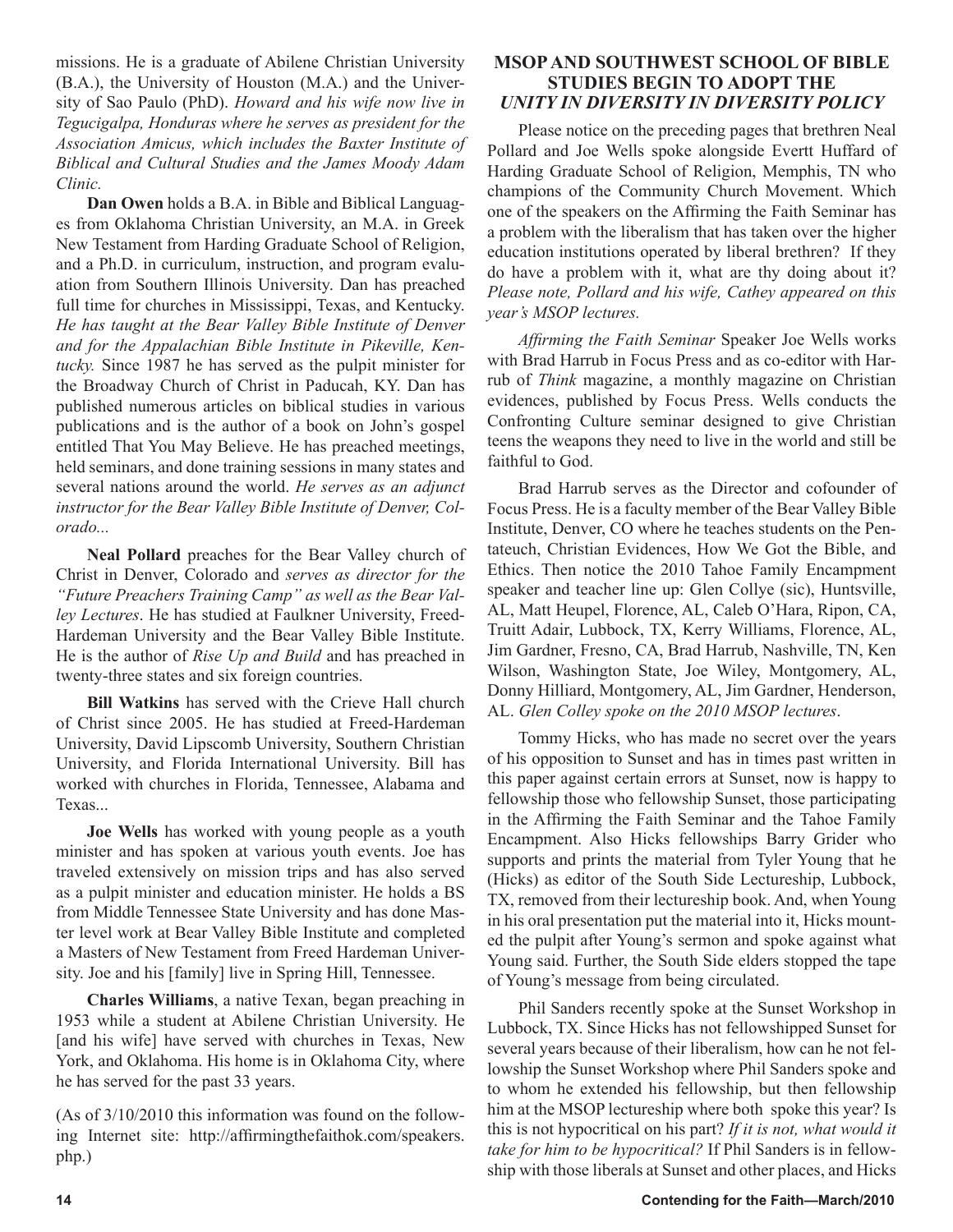is in fellowship with him, why not repent of withdrawing from Sunset and start supporting their workshop? *And since Sanders is speaking on the 2010 Southwest Church of Christ Lectureship, we also put that same question to the movers and shakers as the Southwest Church of Christ.*

Regarding such matters as previously addresed, please read the following article by Johnny Oxendine from the San Mateo, CA Church of Christ bulletin where he preaches

# **FROM APOLOGETICS TO MEMPHIS TO SUNSET THROUGH TAHOE IS NOT HARD TO SEE…**

In the December 8, 2009 Forest Hill Church (home of The Memphis School of Preaching) bulletin an article appeared by Phil Sanders that was both coy and deceptive. "The Great Communion" takes issue with an event scheduled by the Disciples of Christ and goes on to draw distinct lines of demarcation between the churches of Christ and that organization. This unity event calling for some common ground for fellowship between the Disciples of Christ, the Independent Christian Church, and the churches of Christ was, in Sanders's eyes, asking brethren "to set aside their convictions on a number of serious biblical issues and grant fellowship to some in error and some who are not Christians at all (according to the teaching of Scripture)." That Forest Hill reprinted this article (originally in the November 2009 *Gospel Advocate*) was no surprise. They have been embarrassing themselves for sometime now embracing Dave Miller (and his error on elders and marriage), Tyler Young, and anyone else who opposes Biblical standards for fellowship. That Sanders (who has had articles in Brad Harrub's *Think* magazine) is featured with this head-fake article is an abysmal attempt at credibility. Sanders has the glib gall to distance himself from one group (the Disciples) while he has stated that he believes there are some (?) in the Independent Christian Church who are our brethren (in error). They (Sanders claims) "preach the same gospel." In an e-mail he pointed me to a 1939 article by Leo Boles, ("The Way of Unity between the "Christian Church" and Churches of Christ), as proof of [the] concept! Sanders "informed" me that there was a similarity (obviously missed on my part) in the differences between the seven churches of Revelation 2, 3, ("These congregations disagreed greatly over doctrine but were in the same body.") and the differences between the church of Christ and the Christian Church ("People who disagree may nevertheless be in the same [sic] body"). This is an incredulous statement in the given context for a gospel preacher to make, but Forest Hill/Memphis School of Preaching and others have greeted him with open arms (Sanders is on the upcoming MSOP lectureship).This is pathetic chauvinism on the part of Forest Hill. They are now puffed up with pride that they have "withstood" the charge of a compromising fellowship with Miller and others (a sad departure from their former glory days). The current actions put them and their like-minded brethren barely one step removed from Abilene, Pepperdine, Lipscomb, Richland Hills (TX), Providence Road (N.C.), the Manhattan Church of Christ, and concurring others. That Sanders, Brad Harrub, Joe Wells, Mack Lyon and others can participate on a programlike the Tahoe Family Encampment (in 2009) with perennial speakers (Truitt Adair) from Sunset International Bible Institute and congregations that are partnered with Sunset is abominable. Sunset is represented there every year; and yet these men shamelessly fellowship with them and then head off for lectureships at "conservative" congregations that apparently do not consider such activities as fellowship. Sounds a lot like the Rubel years to me. As Michael Hatcher wrote recently in the *Bellview Beacon*: A couple decades back, Rubel Shelly began teaching some strange doctrines. Rubel Shelly was known for his soundness; so many refused to believe anything of a negative nature concerning him. However, faithful brethren were showing the errors and contradictions with his previous writings and views. Many people were pleading for patience with Rubel instead of marking and avoiding him as God teaches: **"Now I beseech you, brethren, mark them which cause divisions and offences contrary to the doctrine which ye have learned; and avoid them" (**Rom. 16:17). Plug in Dave Miller and others of his stripe.

## Regarding such matters Robert R. Taylor, Jr. wrote:

It is difficult to figure out some of our brethren in their inconsistent actions. They will bemoan the liberal spirit that is capturing large portions of our once uniformly conservative brotherhood. Yet on a continuing and even increasing basis they will appear with them on lectureships, workshops, seminars, and other occasions. It would be wonderfully courageous and highly commendable if they went to unmask their errors and uphold Truth with militant majesty; yet this they do not do as a general rule. There may be a few exceptions along the way but not many for sure. ... Yet each year there are a few more conservative brethren who agree to speak...and with the backing of their elderships respectively. If they went there with the spirit of Elijah before Ahab or the false prophets of Baal, the spirit of noble Nathan before Herod and Herodias, the spirit of Christ before Pharisaic hypocrites, or the courage of Paul facing Judaizing troublemakers, they would not have the welcome mat extended to them for repeat performances. Will any doubt? If so, on what logical basis?

"Birds of a feather flock together" is not just true of winged fowl; it has a spiritual application as well. Brethren who constantly associate with false teachers, never confuting them, have not yet learned to hate every false way (Psa. 119:104, 128; Rev. 2:6). Yet they want to maintain a reputation for soundness. Such is extremely hard to attain and then maintain while giving tacit endorsement to liberalistic forces (From the Annual Denton Lectureship Book, *Studies in Joshua, Judges, and Ruth*, pp. 528, 529).

To this present hour we believe and practice the Truth that bro. Taylor wrote in the preceding quotation. BUT BRO. TAYLOR, AS WELL AS MANY OTHERS WHO ONCE TAUGHT AND, WE THOUGHT, CONSISTENTLY PRACTICED THE PRECEDING SALIENT TRUTHS, DO NOT BELIEVE AND PRACTICE THEM ANY LONGER! He flocks with the rest of the "birds of a feather" and forgets about the Old Testament account of the Old prophet who lied to the young prophet (1 Kings 13:18).

Moreover, it will do no good for them to declare, "We have obeyed God!"—as did the spiritually corrupt King Saul to faithful Samuel when the latter confronted the king about his disobedience in the matter of the execution of the Amalikites and all they had. If and when they declare their faithfulness IN THE MATTER OF SCRIPTURAL FELLOW-SHIP, we shall simply ask them, *"What means the lowing of the cattle and the bleeting of the sheep" of the errant unrepentant brethren with which you hasten to flock* (1 Sam. 15:14)? Why have you ceased to believe the Truth you once taught and obeyed?

> **—P.O. Box 2357 Spring, TX 773832357**